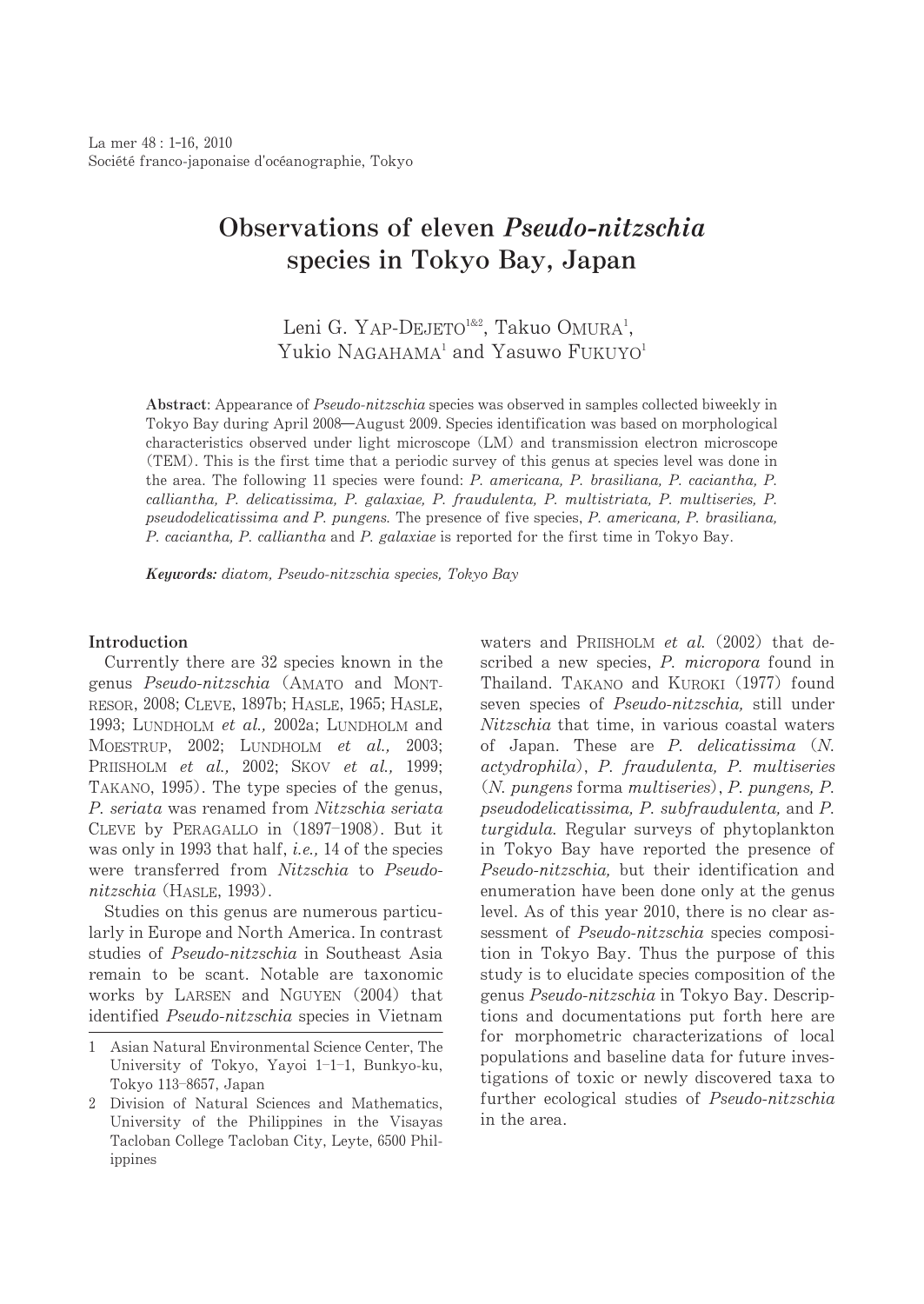

Fig 1. Map of sampling stations. (http://gmt.soest.) hawaii.edu/)

## Material and Methods Field sampling

Samples collected by bucket from Odaiba station (35°36'55''N, 139°46'32''E) or by Van Dorn Water Sampler from Stations 3 (35°33'  $16''$ N,  $139^{\circ}54'29''$ E), 8  $(35^{\circ}25'24''$ N,  $139^{\circ}51'42''$ E), 15 $(35^{\circ}36'24''N, 139^{\circ}57'48''E)$  and Funabashi (35°38′43′′N, 139°59′19′′E) in Tokyo Bay (Fig. 1) during April  $2008 -$ August 2009 were assessed for presence of Pseudo-nitzschia. One liter of sample was preserved with neutralized formaldehyde at a final concentration of approximately 1 %. Another liter of sample remained unfixed for culture strains establishment.

## Culture establishment

Pseudo-nitzschia cells were isolated by picking up single chains by capillary method (THRONDSEN, 1978). These were washed at least three times with sterilized sea water under a compound microscopeand placed in 24-well plates filled with  $f/2$  media (GUILLARD, 1975). When cells are numerous enough, these were then transferred to screw capped test tubes with the same media. The culture conditions were as follows: temperature  $15^{\circ}$ C (and/or 20  $^{\circ}$ C), light intensity 100  $\mu$  mol photons m<sup>-2</sup>s<sup>-1</sup> (daylight fluorescent lamps), salinity at 30 and 12L: 12D photoperiod.

## Species observation and species confirmation byTEM

Light microscope (LM) photomicrographs were taken of live cells from the field, in culture and preserved cleaned valves devoid of organic material. Organic material was removed from the cells as follows:

Aliquots of fixed Pseudo-nitzschia cells from field and live cells from cultures were transferred to 15 ml centrifuge tubes. The live cells were fixed with neutralized formaldehyde. Cells were washed with milliQ water at least three times prior to acid washing. Centrifugations were done at 35,000 rpm for 10 minutes. Organic material was dissolved following LUNDHOLM et al.  $(2002b)$ . The condensed samples  $(1 \text{ ml})$  were treated with 0.2 ml of 30% sulfuric acid and 0.5-1 ml of saturated potassium permanganate ( $KMnO<sub>4</sub>$ ) solution and were left for 24 hours. And then  $1-2$  ml saturated oxalic acid ( $(COOH)_2$ ) was added until the purple color turned out before the valves were washed several times with distilled water to wash out the acids. Drops of cleaned cells were mounted on formvar coated copper grids and allowed to dry. These were then observed under a JEM 2000EX JEOL Transmission Electron Microscope (TEM). General shape of a cell, its length and width, number of poroid rows, number of poroid in  $1 \mu$ m, number of interstriae in  $10 \mu$ m, number of fibulae in  $10 \mu$  m and inner poroid features were measured and noted. Pseudonitzschia species were identified the following several manuals and recent articles (HASLE and SYVERTSEN, 1997; SKOV et al., 1999; LUNDHOLM et al., 2002a and 2003; AMATO and MONTRESOR, 2008).

#### Results

### Culture strains

Ten species out of the 11 species of Pseudonitzschia found in Tokyo Bay from sampling period starting April 2008 – May 2009 were established into culture (Table 1). These were the following:  $P$ . americana  $(4)$ ,  $P$ . brasiliana  $(3)$ , P. caciantha (1), P. calliantha (6), P. delicatissima  $(1)$ , P. fraudulenta  $(6)$ , P. galaxiae  $(1)$ , P. multistriata (2), P. multiseries (2) and P. pungens (7). Numbers in parenthesis are the number of culture strains, all non-axenic, for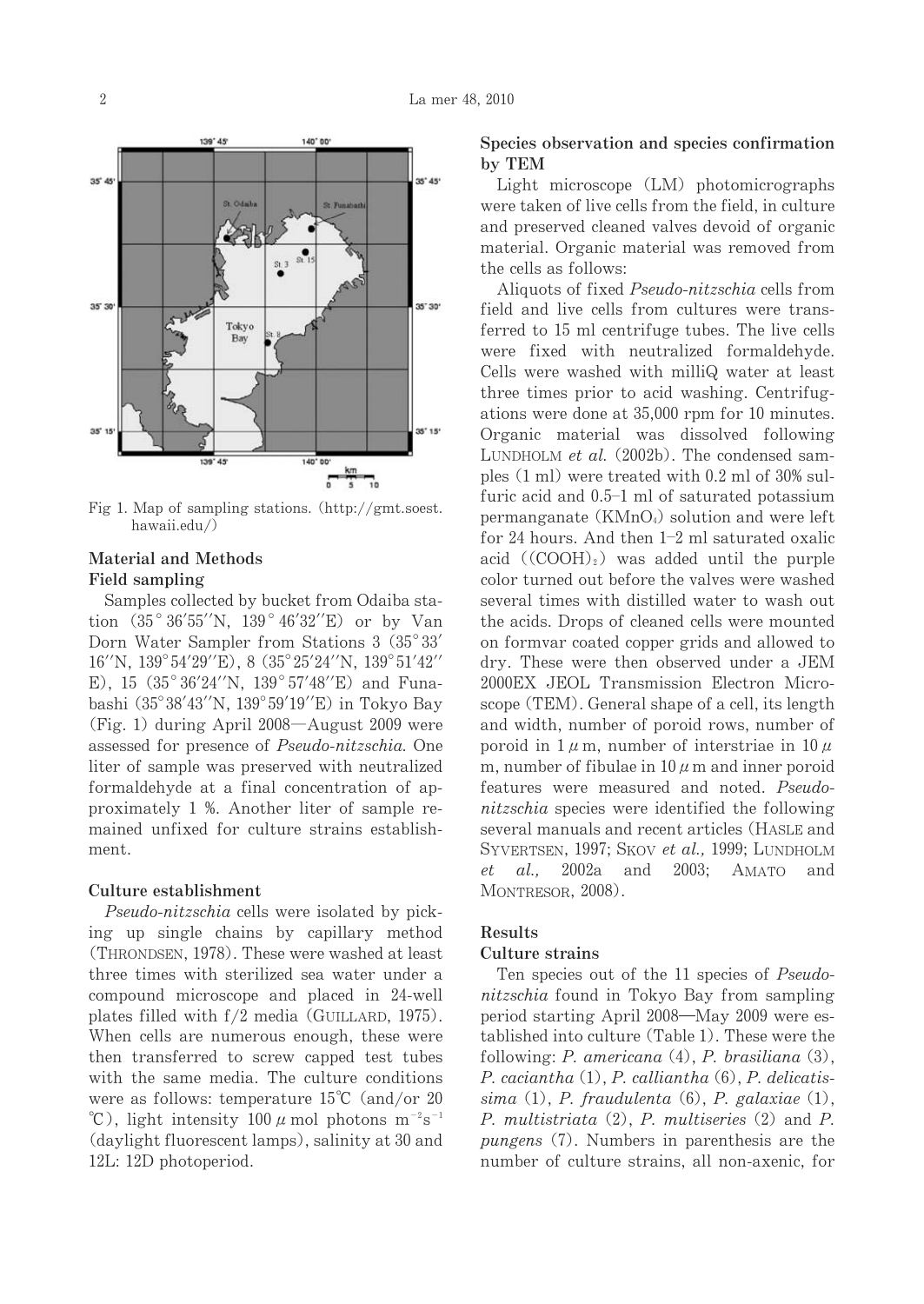

Figs. 2–11. LM micrographs of 10 species.

Fig. 2. P. americana, Fig. 3. P. brasiliana, Fig. 4. P. galaxiae, Fig. 5. P. caciantha, Fig. 6. P. calliantha, Fig. 7.P.delicatissima,Fig.8.P.fraudulenta,Fig.9.P.multistriata,Fig.10.P.multiseries,Fig.11.P.pungens. Figs. 2, 3, 9: LM micrographs of live samples; Figs. 4–8, 10: LM micrographs of cleaned valves of cells in culture. Fig. 11. DIC micrograph of cell in culture. Scale bar =  $10 \mu$ m.

each species. These were useful for morphometric measurements of species that rarely occurred e.g.:  $P$ . delicatissima and  $P$ . galaxiae and for tidy TEM photomicrographs. Dates of isolation provide information on the days a particular species appeared in the bay during the sampling period.

## Species Descriptions

Descriptions of each species in alphabetical order follow herein. A summary of morphological characteristics of these species in Tokyo Bay is shown in Table 2. Except for P. delicatis-

 $sima$  and  $P. galaxiae$  morphometric measurements of which are from newly established cultures, all measurements are from field samples in Tokyo Bay.

## Pseudo-nitzschia americana (HASLE) FRYXELL in HASLE

Figs.2,12 LUNDHOLM *et al.*, 2002a. pp. 483–484, Figs. 1–20. ORLOVA and SHEVCHENKO, 2002, pp. 336-339, Fig. 1. KACZMARSKA et al., 2005, pp. 4–7, Figs. 2-13,Table1.

Synonym: Nitzschia americana HASLE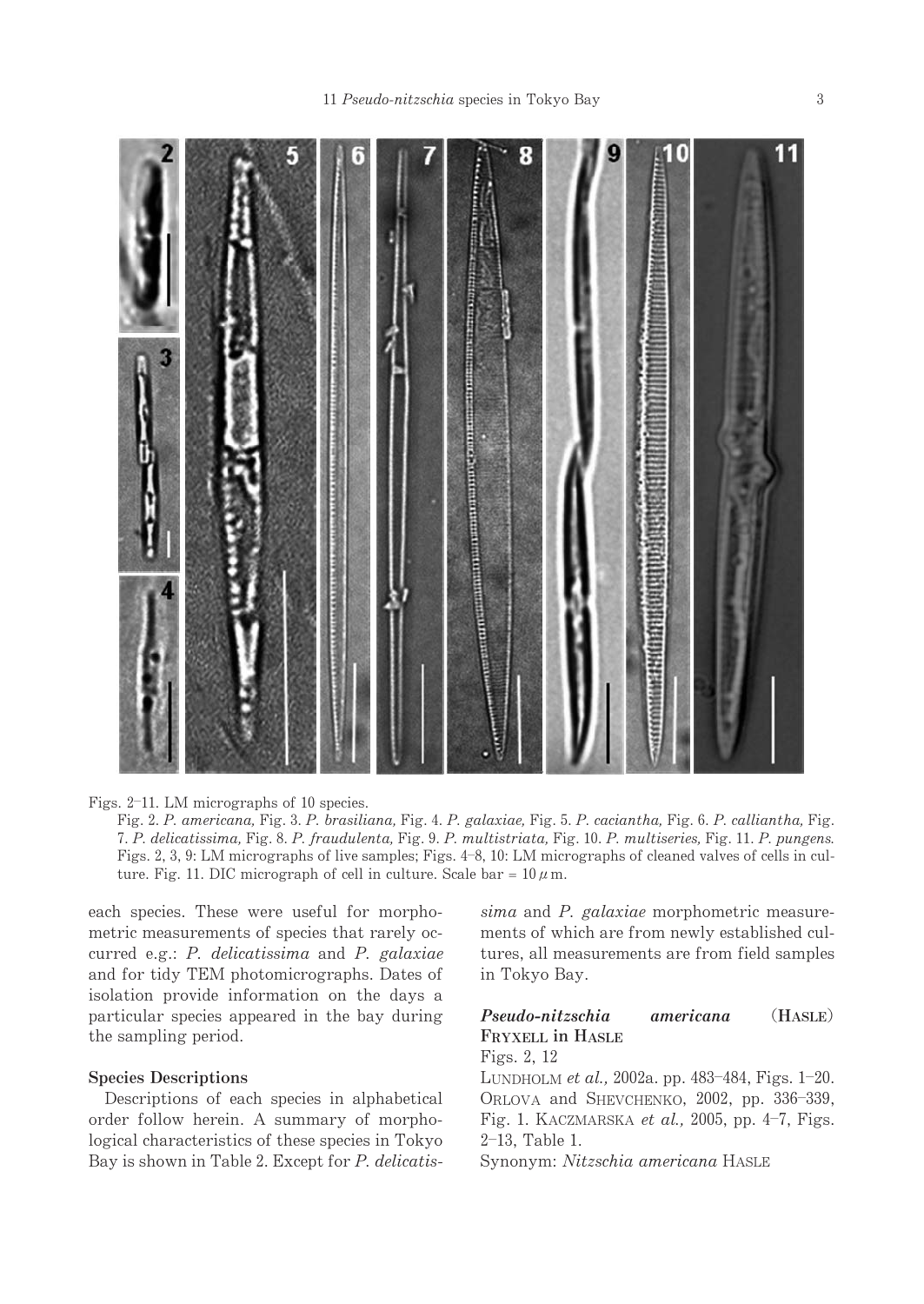| Name             | Strain No.      | Origin        | Date of Isolation<br>Collector/Isolator |                       |
|------------------|-----------------|---------------|-----------------------------------------|-----------------------|
| P. americana     | TBaM01          | Tokyo Bay, JP | 16 March 2009                           | L. Yap-Dejeto         |
| P. americana     | TBaA01          | Tokyo Bay, JP | 04 April 2009                           | L. Yap-Dejeto         |
| P. americana     | TBaA02          | Tokyo Bay, JP | 04 April 2009                           | L. Yap-Dejeto         |
| P. americana     | TBaA03          | Tokyo Bay, JP | 04 April 2009                           | L. Yap-Dejeto         |
| P. brasiliana    | TBbA01          | Tokyo Bay, JP | 09 April 2008                           | L. Yap-Dejeto         |
| P. brasiliana    | TBbS01          | Tokyo Bay, JP | 24 September 2008                       | L. Yap-Dejeto         |
| P. brasiliana    | TBbS02          | Tokyo Bay, JP | 24 September 2008                       | L. Yap-Dejeto         |
| P. caciantha     | TBcc03          | Tokyo Bay, JP | 18 November 2008                        | L. Yap-Dejeto         |
| P. calliantha    | <b>TBcl1101</b> | Tokyo Bay, JP | 11 May 2009                             | L. Yap-Dejeto         |
| P. calliantha    | TBc11102        | Tokyo Bay, JP | 11 May 2009                             | L. Yap-Dejeto         |
| P. calliantha    | TBcl2502        | Tokyo Bay, JP | 25 May 2009                             | L. Yap-Dejeto         |
| P. calliantha    | TBc12503        | Tokyo Bay, JP | 25 May 2009                             | L. Yap-Dejeto         |
| P. calliantha    | TBc12507        | Tokyo Bay, JP | 25 May 2009                             | L. Yap-Dejeto         |
| P. calliantha    | TBc12508        | Tokyo Bay, JP | 25 May 2009                             | L. Yap-Dejeto         |
| P. delicatissima | TBd05           | Tokyo Bay, JP | 07 July 2008                            | L. Yap-Dejeto         |
| P. fraudulenta   | TBfJ02          | Tokyo Bay, JP | 07 July 2008                            | L. Yap-Dejeto         |
| P. fraudulenta   | TBf1101         | Tokyo Bay, JP | 11 May 2009                             | L. Yap-Dejeto         |
| P. fraudulenta   | TBf1102         | Tokyo Bay, JP | 11 May 2009                             | L. Yap-Dejeto         |
| P. fraudulenta   | TBf2504         | Tokyo Bay, JP | 25 May 2009                             | L. Yap-Dejeto         |
| P. fraudulenta   | TBf2505         | Tokyo Bay, JP | 25 May 2009                             | L. Yap-Dejeto         |
| P. fraudulenta   | TBf2506         | Tokyo Bay, JP | 25 May 2009                             | L. Yap-Dejeto         |
| P. galaxiae      | TBg01           | Tokyo Bay, JP | 25 May 2009                             | L. Yap-Dejeto         |
| P. multiseries   | Kums            | Kushimoto, JP | 5 March 2008                            | T.OMURA/L. Yap-Dejeto |
| P. multiseries   | TBms01          | Tokyo Bay, JP | 15 June 2008                            | L. Yap-Dejeto         |
| P. multistriata  | TBma01          | Tokyo Bay, JP | 21 October 2008                         | L. Yap-Dejeto         |
| P. multistriata  | TBma02          | Tokyo Bay, JP | 21 October 2008                         | L. Yap-Dejeto         |
| P. pungens       | TBpuA00         | Tokyo Bay, JP | 15 April 2008                           | L. Yap-Dejeto         |
| P. pungens       | TBpuA01         | Tokyo Bay, JP | 15 April 2008                           | L. Yap-Dejeto         |
| P. pungens       | TBpuA03         | Tokyo Bay, JP | 15 April 2008                           | L. Yap-Dejeto         |
| P. pungens       | TBpuJ01         | Tokyo Bay, JP | 07 July 2008                            | L. Yap-Dejeto         |
| P. pungens       | TBpuJ02         | Tokyo Bay, JP | 07 July 2008                            | L. Yap-Dejeto         |
| P. pungens       | TBpuJ03         | Tokyo Bay, JP | 07 July 2008                            | L. Yap-Dejeto         |
| P. pungens       | TBpu03          | Tokyo Bay, JP | 16 March 2009                           | L. Yap-Dejeto         |

Table 1. Strains of *Pseudo-nitzschiaand their corresponding origin and dates of isolation*.

HASLE, 1964, pp. 41–44, Pl. 1, Fig. 4, Pl. 14, Figs. 13-19,Pl.15,Figs.7-10.

HASLE, 1974, p. 427. HASLE and SYVERTSEN, 1997,p.324,Pl.73.

#### Morphological Description:

Cells are linear to lanceolate with broadly rounded ends with no central interspace in valve view and almost linear with cut ends in girdle view. This cell's apical axis is between 15  $-21$   $\mu$  m and transapical axis about 2.3–2.9  $\mu$  m. Two rows of poroids, sometimes three are present in striae (circled with arrow, Fig. 12b). Poroids in  $1 \mu$ m are about 8-10. Interstriae in  $10 \mu$  m are about 38-43, and fibulae in  $10 \mu$  m arefrom 19-23.

## Occurrence in Tokyo Bay:

This species was observed in March, April, June, July, August and September at temperatures of  $14.5-27.5^{\circ}\text{C}$  and salinity at  $31-34$ . P. americana is reported to for the first time here. LUNDHOLM et al. (2002a) reported P. americana from Japan  $(34^{\circ}50', 139^{\circ}31')$  to be epiphytic to Chaetoceros. We also found P. americana to be epiphytic to some Chaetoceros species e.g.:  $C$ . affinis, C. lorenzianous, C. socialis among others from Tokyo Bay (Fig. 23).

### Remarks:

This species was first described as Nitzschia americana by HASLE in 1964. It was recently redefined by LUNDHOLM et al.  $(2002a)$  to separate two species within P. americana complex, P. brasiliana and P. linea.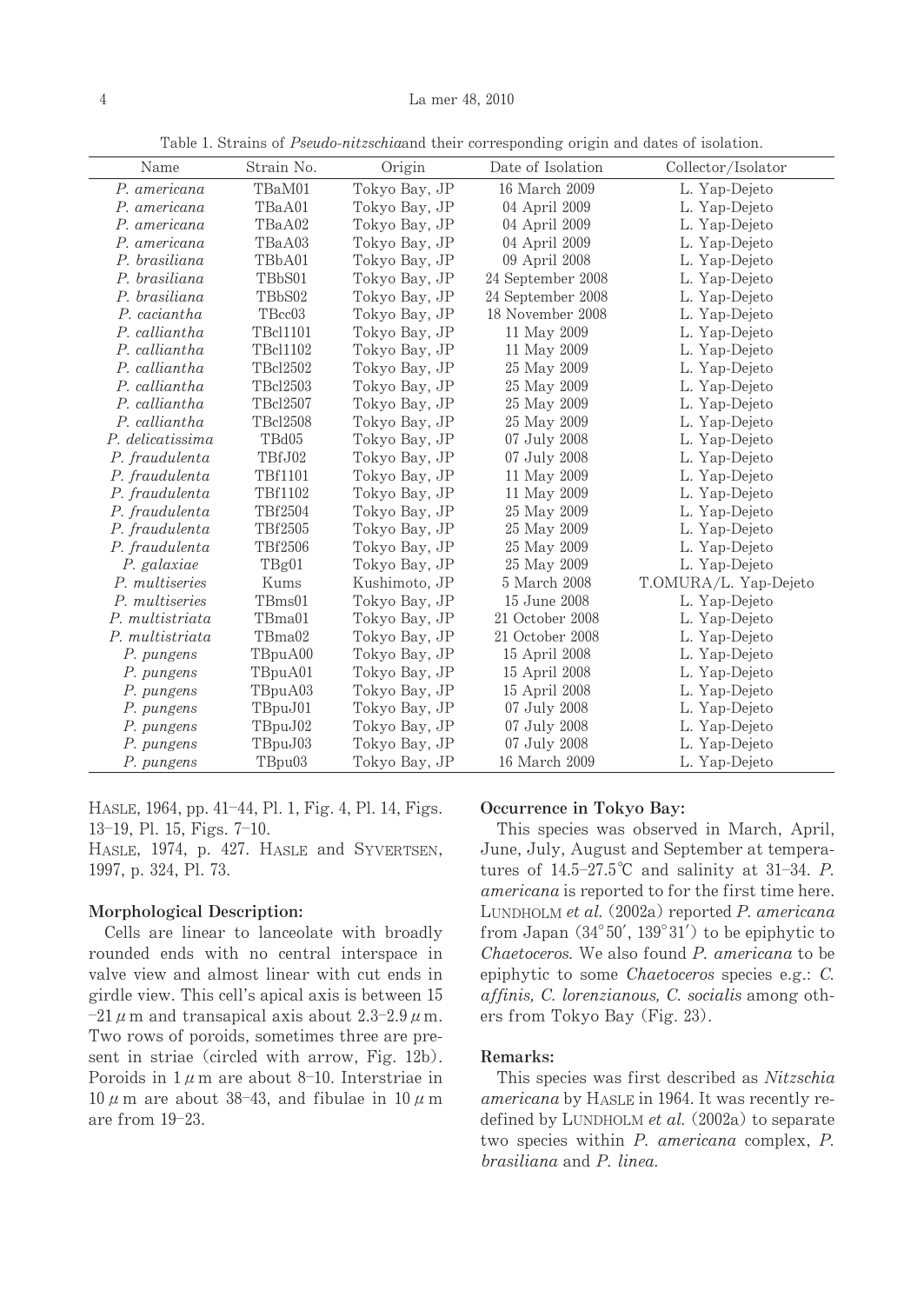|                                       | Shape                 | central            | length     | width       | rows of        | poroids      | Interstriae   | Fibulae       | poroid    |
|---------------------------------------|-----------------------|--------------------|------------|-------------|----------------|--------------|---------------|---------------|-----------|
|                                       |                       | interspace         | $(\mu m)$  | $(\mu m)$   | poroids        | in $1 \mu$ m | in $10 \mu$ m | in $10 \mu$ m | sectors   |
| P. americana                          | linear                | absent             | $15 - 21$  | $2.3 - 2.9$ | $2 - 3$        | $8 - 10$     | $38 - 43$     | $19 - 23$     |           |
| $(n=18)$                              |                       |                    | $16 - 24$  | $2.5 - 4.5$ | $2 - 3$        | $8 - 10$     | $26 - 31$     | $18 - 24$     |           |
| P. brasiliana<br>linear               | absent                | $23 - 52$          | $2.4 - 3$  | $2 - 3$     | $7 - 8.5$      | $24 - 26$    | $19 - 24$     |               |           |
| $(n=14)$                              |                       |                    | $12 - 65$  | $1.8 - 1.6$ | $2 - 3$        | $7 - 10$     | $20 - 26$     | $20 - 26$     |           |
| P. caciantha<br>$(n=6)$               |                       | lanceolate present | $32 - 33$  | $2.1 - 2.2$ | 1              | $3 - 5$      | $32 - 35$     | $16 - 19$     | $2 - 6$   |
|                                       |                       |                    | $53 - 75$  | $2.7 - 3.5$ | 1              | $3.5 - 5$    | $28 - 31$     | $15 - 22$     | $2 - 6^*$ |
| P. calliantha                         |                       |                    | $69 - 87$  | $1.3 - 2.3$ |                | $3 - 5$      | $32 - 39$     | $15 - 20$     | $4 - 13$  |
| $(n=50)$                              | linear                | present            | $44 - 86$  | $1.4 - 4.7$ | $\mathcal I$   | $4 - 6$      | $34 - 39$     | $17 - 22$     | several   |
| P. delicatissima                      | linear                | present            | $50 - 65$  | $1.3 - 1.5$ | 2              | $11 - 12$    | $36 - 38$     | $23 - 25$     |           |
| $(n=20)$                              |                       |                    | $40 - 78$  | $1.1 - 2$   | $\overline{2}$ | 10-12        | $36 - 41$     | $19 - 25$     |           |
| P. fraudulenta                        | spindle-              |                    | $55 - 89$  | $3.4 - 10$  | $2 - 3$        | $4.5 - 7$    | $21 - 27$     | $19 - 25$     |           |
| $(n=26)$                              | shaped                | present            | $50 - 119$ | $4.5 - 10$  | $2 - 3$        | $5 - 7$      | $18 - 24$     | 12–24         |           |
| P. galaxiae<br>$(n=20)$               | lanceolate present    |                    | $24 - 25$  | $1.5 - 1.6$ |                |              | $55 - 57$     | $15 - 16$     |           |
|                                       |                       |                    | $25 - 41$  | $1.2 - 1.7$ |                |              | 56-64         | $16 - 26$     |           |
| P. multistriata<br>linear<br>$(n=44)$ |                       |                    | $47 - 53$  | $2.3 - 3.2$ | $\overline{2}$ | $9 - 12$     | $40 - 42$     | $24 - 29$     |           |
|                                       |                       | absent             | $55 - 65$  | $3.1 - 3.6$ | $\overline{2}$ | $11^{**}$    | $37 - 42$     | $23 - 26$     |           |
| P. multiseries                        | linear-<br>lanceolate | absent             | $76 - 89$  | $2.9 - 5.6$ | $3 - 6$        | $5 - 6$      | $11 - 16$     | $12 - 16$     |           |
| $(n=22)$                              |                       |                    | 68-140     | $3.4 - 6$   | $3 - 4$        | $4 - 6$      | $10 - 19$     | $10 - 19$     |           |
| P. pungens                            | linear-<br>lanceolate | absent             | $70 - 92$  | $2.9 - 5$   | $\mathfrak{D}$ | $3 - 5$      | $11 - 17$     | $12 - 17$     |           |
| $(n=32)$                              |                       |                    | 74-174     | $2.4 - 5.3$ | $1 - 2$        | $3 - 4$      | $9 - 16$      | $6 - 16$      |           |
| P. pseudodeli-<br>$catissima$ (n=1)   |                       | present            |            | 1.8         |                | $4 - 4.8$    | 30            | 16            | 2         |
|                                       | linear                |                    | $50 - 140$ | $0.9 - 1.6$ | 1              | $4-6$        | $30 - 46$     | $14 - 16$     | 2         |

Table 2. Morphometric characteristics of the eleven species observed during April 2008-August 2009 in Tokyo Bay. Numbers in italics found below an entry are from original descriptions of the species. (\*AMATO et al., 2007; \*\* based from photomicrograph of original description)

Type locality of P. americana is in Atlantida, Uruguay (LUNDHOLM et al., 2002a). P. americana is a common epiphyte on Chaetoceros, Odontella (LUNDHOLM et al., 2002a) and sometimes Bacteriastrum (FRYXELL et al., 1990; HASLE and SYVERTSEN 1997). It has been found in tropical to temperate waters in the world  $(L$ UNDHOLM et al., 2002a).

## Pseudo-nitzschia brasiliana LUNDHOLM, HASLEandFRYXELL

Figs.3,13

LUNDHOLM *et al.*, 2002a, pp. 484–487, Figs. 21– 45.

LARSEN and NGUYEN, 2004, pp. 30–31, Pl. III, Figs. 1, 3-4. VILLAC *et al.*, 2005, pp. 139–145, Figs.2-3. QUIJANO-SCHEGGIA *et al.*, 2009a, pp. 100-107,Fig.2.

### Morphological Description:

Cells are broadly linear, cigarette-shaped with broadly rounded tips in valve view and linear with truncate ends in girdle view. Apical

axis is from  $23-52 \ \mu$  m and transapical axis at  $2.4-3 \mu$  m. No central interspace is found. Two rows of poroids, sometimes three near the border between valve face and mantle can be clearly seen under TEM (Fig. 13b). Poriods in  $1 \mu$  m are about 7-8.5 small and closely spaced. Interstriae in  $10 \mu$  m are about 24-26 and the fibulae in  $10 \mu$  m are in the range of 19-24. Overlap of chains is within  $1/8-1/11$  of the cell's length.

#### Occurrence in Tokyo Bay:

This species was observed during the months of April, July, and September at temperatures of  $14.5-26.4^{\circ}$ C and salinity at  $33-34$ . P. brasilia $na$  is reported for the first time here.

## Remarks:

The approximately equal number of fibulae and striae, the coarser silicification, the single row of poroids in the girdle bands, the slightly longer length, the formation of stepped colonies and the planktonic mode of living are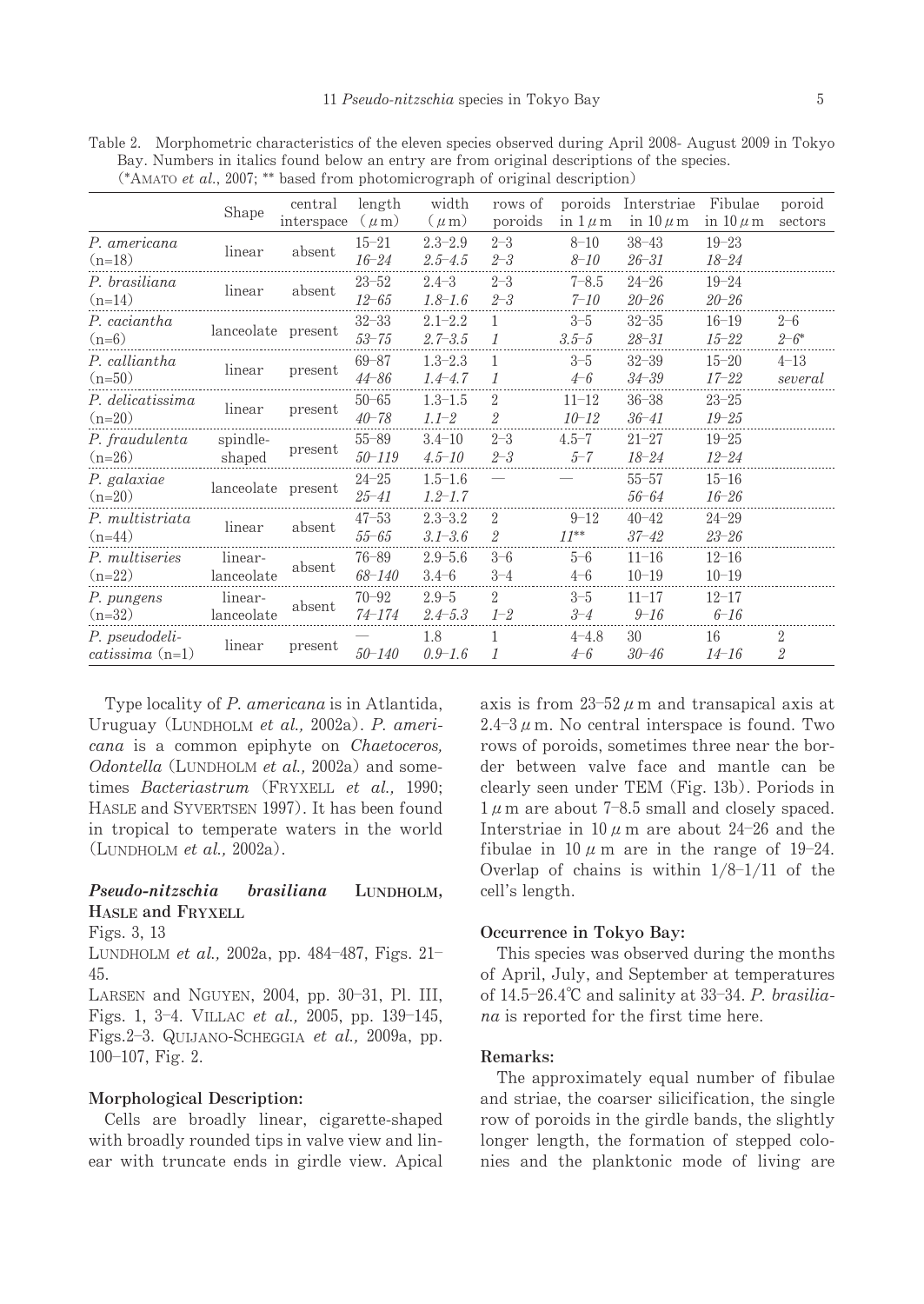

Figs. 12-21. TEM micrographs of species observed in Tokyo Bay brought in culture. A set of micrographs per species consists of: the whole valve  $(a)$ , valve tip  $(b)$ , and a section of the valve showing pores (c). Fig. 12. P. americana (arrow point to circled striae with 3 rows of poroids), Fig. 13. P. brasiliana Fig. 14. P. caciantha, Fig. 15. P. calliantha, Fig. 16. P. delicatissima, Fig. 17. P. fraudulenta, Fig. 18. P. galaxiae, Fig. 19. P. multistriata, Fig. 20. P. multiseries, Fig. 21. P. pungens. Scale bars: (a) =  $10 \mu$ m; valve section showing pores and tip (b and c) =  $1 \mu$ m. Arrowheads point to central interspaces, respectively.

features distinguishing  $P$ . brasiliana from  $P$ . americana under LM. P. brasiliana differs from P. americana under EM by the morphometric measurements found in Table 2.

Type locality of this species is in Sepetiba Bay, Brazil (LUNDHOLM et al., 2002a). P. brasiliana is distributed mainly in warmer waters. Brazil, Vietnam, Gulf of Panama, Gulf of Mexico, Gulf of California, Vietnam, Indonesia (Jakarta Harbour), Thailand and Jinhae Bay, and S. Korea (LUNDHOLM et al., 2002a).

## Pseudo-nitzschia caciantha LUNDHOLM, HASLEandFRYXELL

Figs.5,14

LUNDHOLM *et al.*, 2003, pp. 806–809, Figs. 5 A-F, Table 2.

Synonym: P. pseudodelicatissima (HASLE) HASLE 1993 pro parte

## Morphological Description:

Cells at valve view are lanceolate tapering from the middle towards the tips and appear almost asymmetrical. A central interspace is present (Fig. 14a, arrowhead). Its apical axis is around  $32-33$   $\mu$  m and around  $2.1-2.2$   $\mu$  m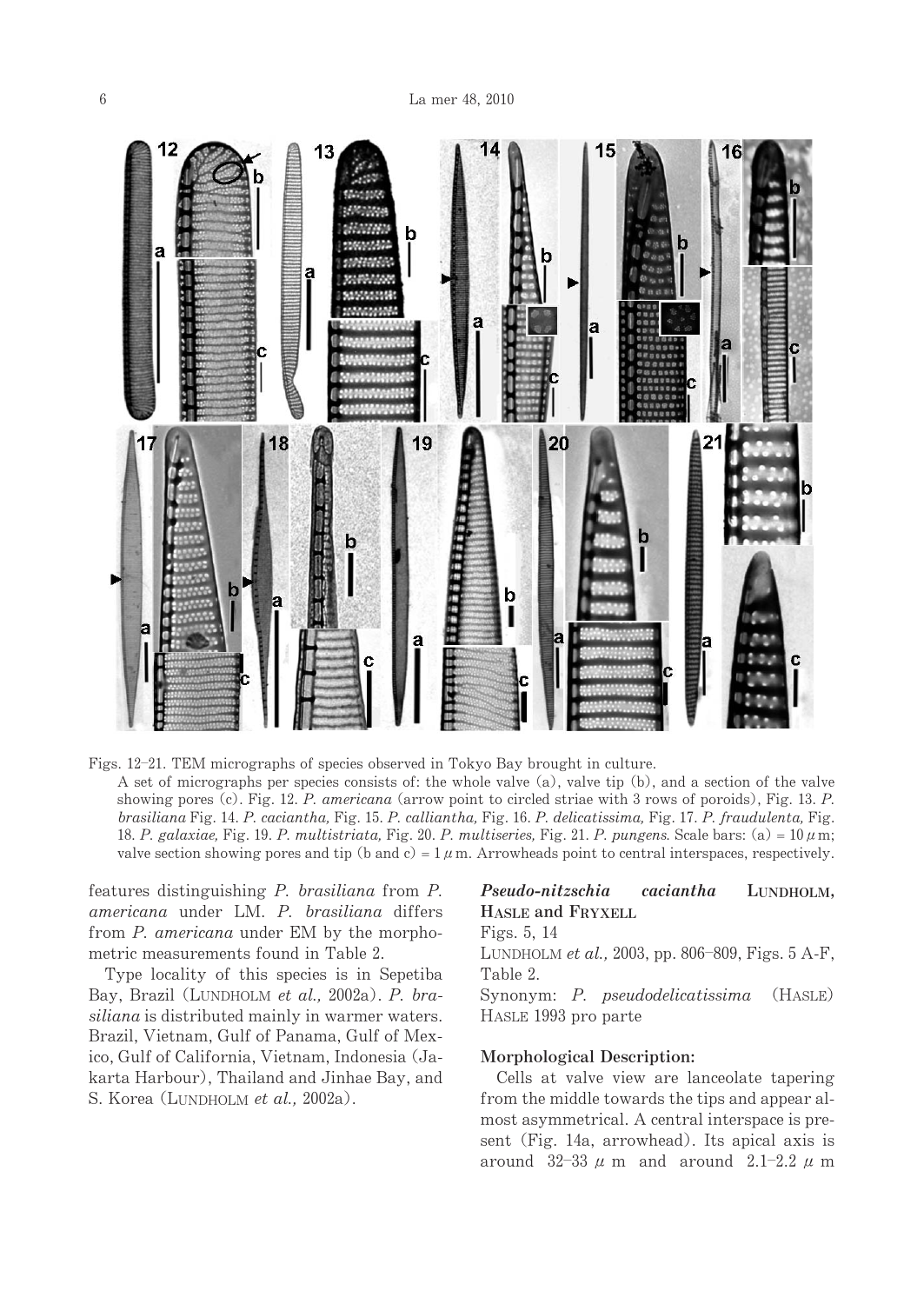transapical axis. One row of poroid is found in striae. Poroids are large and are 3-5 in every  $1 \mu$  m partly closed by a membrane with 2-6 sectors of poroid hymen (Fig. 14c). Interstriae in 10  $\mu$  m are about 32-35, while fibulae in 10  $\mu$  m are about 16-19.

#### Occurrence in Tokyo Bay:

This species was observed in Tokyo Bay during the months of July and November at temperatures of  $16.9-24.1^{\circ}$ C and salinity at 31-33. P. caciantha is reported for the first time here.

## Remarks:

This species was described by LUNDHOLM et al. (2003) from P. pseudodelicatissima complex. P. caciantha is distinguished from the "true" P. pseudodelicatissima by morphometric measurement observed under EM (Table 2).

The morphometric measurements of P. caci*antha* from this study matched up more with a newly described species, P. mannii (AMATO and MONTRESOR, 2008) than with P. caciantha in terms of length: measurements for this species was at  $32-38 \mu$  m, P. manni was at  $33-130 \mu$  m while P. caciantha was at  $53-75 \mu$  m; width: this study at  $2.1 - 2.2 \mu$  m, P. manni at  $1.7 - 2.6 \mu$  m, P. *caciantha* at  $2.7-3.5 \mu$  m; interstriae in 10  $\mu$  m: this study at  $32-38$ . P manni at  $30-40$ . P. caciantha at 28-31 and fibulae in  $10 \mu$  m: this study at 16-19, P. manni at 17-19, P. caciantha at 15-22. But according to AMATO and MONTRESOR (2008), P. manni is primarily differentiated from  $P$ , *caciantha* in three aspects: (1) the valve shape which is linear in P. manni while lanceolate in  $P.$  calliantha,  $(2)$  cell width, and  $(3)$  the pattern of sectors in P. caciantha where the poroids do not bear a central sector while  $P$ . manni has 3.6% poroids bearing central sectors. Our strain is lanceolate and all poroids do not have a central sector. Thus this was identified as P. caciantha.

Type locality of this species is Off Tuxpam, Mexico (LUNDHOLM et al., 2003). This was found in Mexico, Andaman Sea, near Phuket Island Thailand (LUNDHOLM et al., 2003).

#### Pseudo-nitzschia calliantha LUNDHOLM. **MOESTRUP** and HASLE Figs. 6, 15

LUNDHOLM et al., 2003, pp. 801-804, Figs. 2, A-G. Table 2.

BARGU et al., 2002, pp. 480-482, Figs. 1-2. LARSEN and NGUYEN, 2004, pp. 32-33, Figs. 5-8. CAROPPO et al., 2005, pp. 763-774, Figs. 3a and c. FEHLING et al., 2006, pp. 32-33, Figs. 5-8. BESIKTEPE et al., 2008, p. 440, Figs. 2-3.

Synonym: P. pseudodelicatissima (HASLE) HASLE 1993 pro parte

HASLE et al., 1996, pp. 149-150, Figs. 26-29, 76-81, Tables 1, 2, 8.

SKOV et al., 1999, pp. 13-15, Figs. 10A-G. PHLIPS *et al.*, 2004, pp. 41–42, Fig. 2.

#### Morphological Description:

Cells at valve view are straight and linear and abruptly taper to rounded tips. A central interspace is present (Fig. 15a, arrowhead). A single row of poroids and about  $3-5$  large poroids in  $1 \mu m$  are found in striae. Each poroid is divided by hymen to form "flower (calliantha) like appearance, with one "central disc" and about four to 13 "petals" around it (Fig. 15c). Interstriae in  $10 \mu$  m are about 32-39; fibulae in  $10 \mu$  m are from 15-20. Its apical axis is runs from 69-87  $\mu$  m and transapical axis at  $1.3-2.3 \mu$  m.

#### Occurrence in Tokvo Bav:

This species was observed during the months of May, June, July, August, September and November at temperatures of  $17.8-27.5^{\circ}$ C and salinity at 31-33. P. calliantha is reported for the first time here.

## Remarks:

P. calliantha is distinguished from the "true" P. pseudodelicatissima by the following features observed under EM: Poroids in  $1 \mu$ m for  $P$ . calliantha is  $4-6$  while for  $P$ . pseudodelicatissima, it was 5-6. Interstriae in  $10 \mu$  m for P. calliantha are 34-39 while P. pseudodelicatissima is at 36-43. Fibulae in 10  $\mu$  m for P. calliantha are at 17-22 while P. pseudodelica*tissima* is at 20-25. Inner poroid sectors of P. calliantha are  $7-10$  with central poroid sector while P. pseudodelictassima has only two sectors.

Type locality of this species is in Ejby, Isefjorden, Sealand, Denmark (LUNDHOLM et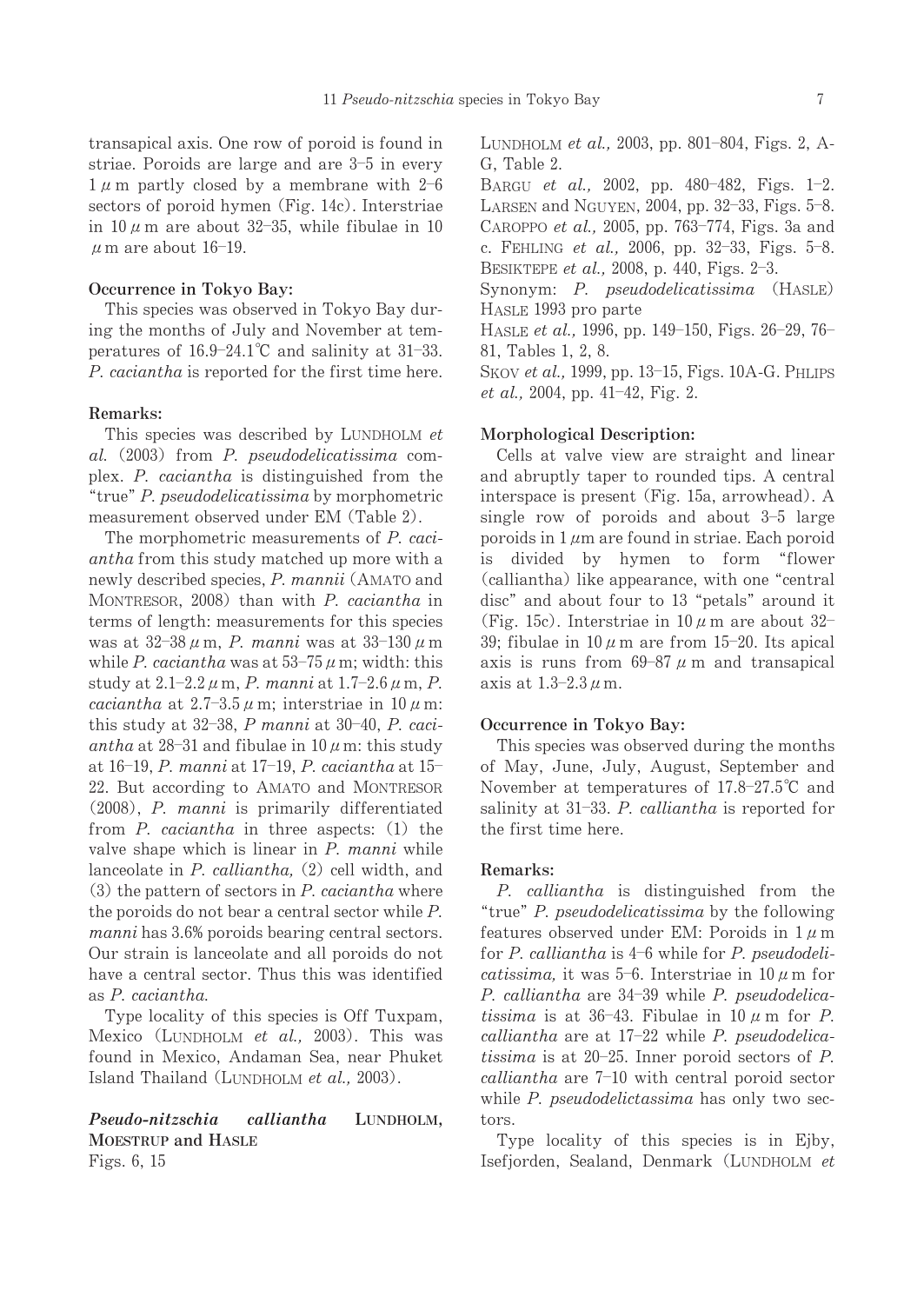al., 2003). This is cosmopolitan (SKOV et al. 1999, LUNDHOLM et al., 2003).

## Pseudo-nitzschia delicatissima (CLEVE) **HEIDEN**

Figs.7,16

HEIDEN and KOLBE, 1928.

HASLE *et al.,* 1996, pp. 147–149, Figs. 23–25, 70– 75, Tables 1, 2, 7. Skov *et al.*, 1999, pp. 8–13, Figs. 9A-J. STEHR, et al., 2002, p. 59, Figs. 3G and H. Cusack *et al.,* 2004, pp. 58–71, Pl. V.

LARSEN and NGUYEN, 2004, pp. 35–36, Pl. IV, Figs 2, 4, 8. CAROPPO *et al.*, 2005, pp. 765, Fig. 3C. KACZMARSKA *et al.,* 2005, p. 8, Figs. 14–23. FEHLING et al., 2006, pp. 95-97, Fig. B. LUNDHOLM *et al.,* 2006, pp. 467–470, Figs. 1A-G, Table 4. SCHNETZER *et al.*, 2007, pp. 377-378, Figs.4candd.

Synonym: Nitzschia delicatissima CLEVE

CLEVE1897b.p.24.

Nitzschia actydrophila HASLE

HASLE,1965,pp.35-37,Pl.2,Fig.10,Pl.15, Figs.19-23,Pl.16,Figs.3-7.

Pseudo-nitzschia arenyesis QUIJANO-SCHEGGIA, GARCÉS, LUNDHOLM

QUIJANO-SCHEGGIA *et al.*, 2009b, pp. 506–508, Figs.30-34.

## Morphological Description:

Cells in valve view are narrow and linearlanceolate with straight cut tips while linear with straight cut ends in girdle view. A central interspace is present (Fig. 16a, arrowhead). There are two rows of poroids (Fig. 16b) and about  $11-12$  small poroids in every  $1 \mu$  m. Interstriae in  $10 \, \mu$  m are about 36–38; fibulae in  $10 \mu$  m are about 23-25. Apical axis around  $50-$ 65  $\mu$  m and transapical axis at 1.3-1.5  $\mu$  m. Overlap of chains is within  $1/7-1/10$  of the cell's length.

## Occurrence in Tokyo Bay:

This species was observed once on the months July, 2008 at temperature of 24.1℃ and salinity at31.

## Remarks:

P. delicatissima can be easily distinguished from P. pseudodelicatissima, P. caciantha and P. calliantha by having two rows of poroids

instead of one as the other three species have. It is more linear than P. caciantha and has wider transapical axis compared to  $P$ . pseudodelicatissima and P. calliantha. Its ends seem cut-off when viewed under  $LM$  (Fig. 7).

The name Pseudo-nitzschia arenyesis QUIJANO-SCHEGGIA, GARCÉS, LUNDHOLM is considered here as a synonym of P. delicatissima. Diagnosis for this name compared with  $P$ . delicatissima stipulates that there is no difference morphologically between  $P$ . delicatissima and  $P$ . arenysensis, but in helix I of ITS2 rDNA  $(Q_{UIJANO\text{-}SCHEGGIA} et al., 2009b)$ . Considering that ITS2 is not transcribed and its high intraspecific variability, make this a weak criterion for species determination. Other regions of DNA should be investigated and compared. Further studies should be made to find distinguishing morphological characteristics that separates  $P$ . delicatissima and  $P$ . arenyesis.

Type locality for P. delicatissima is not designated. This is widely distributed in arctic  $(CAROPPO et al., 2005; SKOV et al., 1999), tem$ perate (TAKANO and KUROKI, 1977; FRAGA  $et$ al., 1998; SKOV et al., 1999; CUSACK et al., 2004; KACZMARSKA et al., 2005; FEHLING et al., 2006, SCHNETZER et al., 2007), and subtropical waters (HASLE, 1965; SKOV et al., 1999; LARSEN and NGUYEN, 2004).

## Pseudo-nitzschia fraudulenta (CLEVE) HASLE Figs.8,17

HASLE *et al.*, 1996, pp. 144–146, Figs. 17–19, 57– 61,Tables1,2,6.

STEHR, et al., 2002, p. 59, Figs. 3G and H. CUSACK *et al.*, 2004, pp. 58–72, Pl. IV, Figs. a-f. KACZMARSKA *et al.,* 2005, pp. 8–11, Figs. 14–23. FEHLING et al., 2006, pp. 97-98, Fig. C. CONGRESTRI et al., 2008, p. 201, Figs. 2a-f. Synonym: Nitzschia fraudulenta P.T. CLEVE

CLEVE1897a,p.300,Fig.11.

HASLE 1965,pp.15-18,Pl.1,Figs.2-3,Pl.4, Figs. 8–10, Pl.6,

Figs.5-10,Pl.8,Figs.13.TAKANOandKUROKI, 1977,p.43,Figs.3,14-18.

Pseudo-nitzschia seriata var. fraudulenta (P.T. CLEVE) H. PERAGALLO

H. PERAGALLO in H&M PERAGALLO, 1900.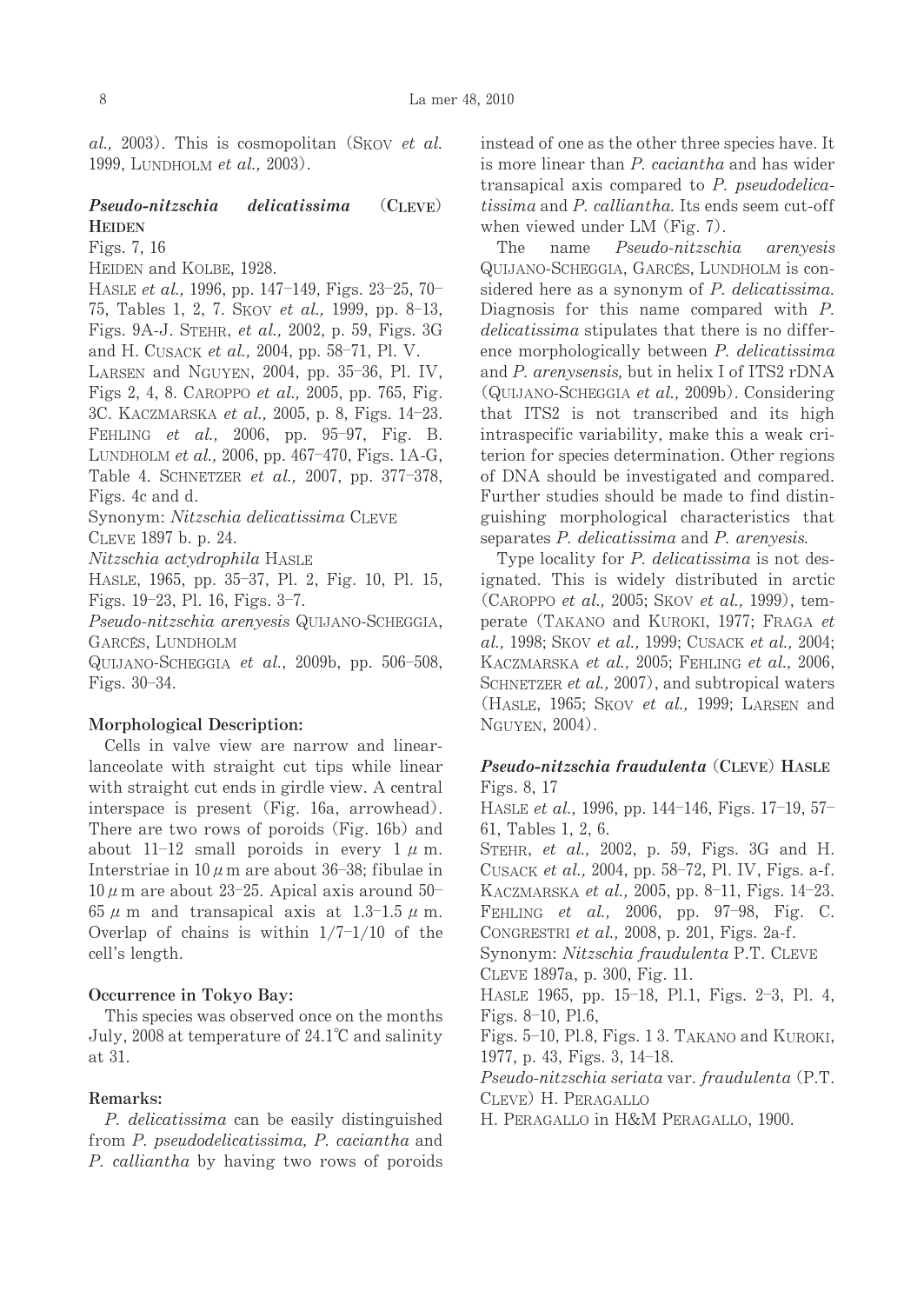### Morphological Description:

Cells in valve view are symmetric and spindleshaped with straight cut tips. A central interspace is present (Fig. 17a, arrowhead). Two or a few times three rows of poroids and about 4.5-7 poroids with star-shaped membranes in every  $1 \mu$  m are in striae (Fig. 17b). Interstriae in 10  $\mu$  m are about 21-27; 19-25 fibulae in 10  $\mu$  m. Apical axis is around 55–89  $\mu$  m and 3.4-10  $\mu$  m transapical axis.

## Occurrence in Tokyo Bay:

This species was observed in May, June and July at temperatures of 18.8–24.1℃ and salinityat31.

### Remarks:

P. fraudulenta, like P. delicatissima has striae which consisted of two rows of poroids and valves with central insterspace. But it is very different from P. delicatissima because it is wider more lanceolate or spindle-shaped; more heavily silicified than the latter, and has larger pores with star-patterned inner poroids within each pore.

Type locality of this species is in Plymouth Harbour, England (HASLE et al., 1996). Reports of its occurrence include Atlantic Moroccan waters, N. Atlantic; Skagerrak (HASLE, 1965), and temperate waters (TAKANO and KUROKI, 1977; RINES et al., 2002; CUSACK et al., 2004; KACZMARSKA et al., 2005; FEHLING et al., 2006; ALMANDOZ et al., 2007).

## Pseudo-nitzschia galaxiae LUNDHOLM and **MOESTRUP**

Figs.4,18 LUNDHOLM and MOESTRUP, 2002, pp. 596–601, Figs.1-22. CERINO *et al.*, 2005, pp. 347–39, Figs. 1A-E, 2A-H.

#### Morphological Description:

Cells in valve view are lanceolate with rostrate apices. A central interspace is present (Fig. 18a, arrowhead). Rows of poroids are tiny, about  $3-4 \mu$ m wide. Poroids are very tiny (Fig. 18c) and spread all over the valve. These are difficult to count. Interstriae in  $10 \mu$  m is about  $55$ –57 and fibulae in  $10\,\mu$  m is about  $15$ –16 and barely seen in LM. This tiny cell has an apical axis of around  $24\text{--}25\,\mu$  m and  $1.5\text{--}1.6\,\mu$  m transapical axis. Chains of about 2-4 cells were observed in culture.

## Occurrence in Tokyo Bay:

This species was observed once in May, 2009 at temperature of  $18.8^{\circ}$ C and salinity at 31.

#### Remarks:

P. galaxiae is also a tiny species almost the same size as P. americana and P. brasiliana. Under the LM, it may be mistaken for  $P$ . brasiliana as it is also planktonic and form short chains. But it is very different from P. americana and P. brasiliana when viewed under the EM. P. galaxiae has a central interspace while the two other species do not have one. Its shape tapers to rostrate ends while the former two species are linear. P. americana and P. brasiliana have distinctly round poroids arranged in two rows. But  $P$ . galaxiae have very tiny poroids scattered all over the valve which are not arranged in rows.

Type locality for this species is in Off Tuxpam, Mexico (LUNDHOLM and MOESTRUP 2002). This is also found in Caribbean coast of Mexico off Tuxpam; Sydney, N.S.W. Australia; Bay of Naples, Italy (LUNDHOLM and MOESTRUP 2002; CERINO et al., 2005).

## Pseudo-nitzschia multistriata (TAKANO) TAKANO

Figs.9,19

TAKANO, 1995, pp. 73–74. RHODES et al., 1998, pp. 463–465, Figs. 1A-F. LARSEN and NGUYEN, 2004,pp.41-43,Pl.VII,Figs.1-4. Synonym: Nitzschia multistriata TAKANO,1993,pp.39-41,Figs.A-E,Table1.

## Morphological Description:

Cells at valve view are narrow, linear, tapering near the ends for a longer or shorter distance towards rounded apices. There is no central interspace. Two rows of poroids and about 9-12 poroids are found in  $1 \mu$  m (Fig. 19c). Interstriae in  $10 \mu$  m are about 40-42, and fibulae in  $10 \mu$  m range from 24-29. Apical axis is around  $47-53 \mu$  m and transapical axis at  $2.3-$ 3.2  $\mu$  m. There are also two types of P.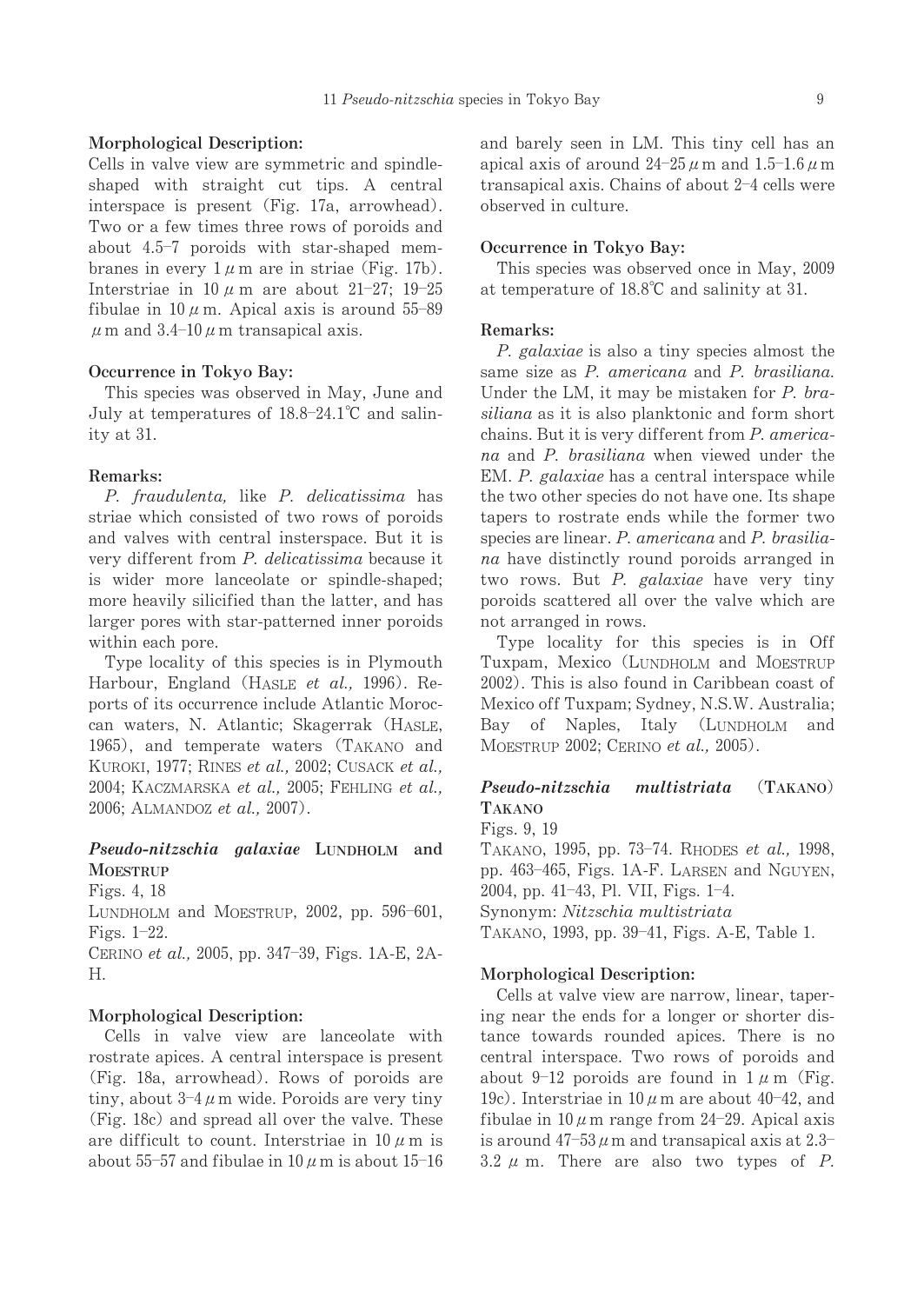multistriata encountered here as originally described: one with uniform striations and another with uneven striations (Figs. 24 a and b).

## Occurrence in Tokyo Bay:

This species was observed in June, July, August, September and October at temperatures of  $19.9-27.5^{\circ}\text{C}$  and salinity at 31-34.

## Remarks:

P. multistriata may be distinguished by its curved ends or characteristic sigmoid shape when observed in girdle view under LM (Fig. 19). Valves of this species have striae which consisted of two rows of poroids similar to P. fraudulenta and P. delicatissima. Unlike these two species, P. multistriata has no central interspace.

Type locality for this species is in Fukuoka Bay, Japan (TAKANO, 1993). Reports of its distribution include China ( $Q<sub>I</sub>$  *et al.* 1996), Gulf of Naples, Italy (SARNO and DAHLMANN, 2000), Japan, Korea, Malaysia, Vietnam (LARSEN and NGUYEN, 2004) and in Sea of Japan (ORLOVA et al.,2008).

## Pseudo-nitzschia multiseries (HASLE) HASLE Figs.10,20

Skov *et al.,* 1999, pp. 15–17, Figs. 11A, B, G, I. STEHR, et al., 2002, p. 58, Figs. 2 B and C.

KACZMARSKA *et al.,* 2005, pp. 11–12, Figs. 30–34. Synonym: Nitzschia pungens f. multiseries G. R. HASLE 1965

HASLE, 1965, pp. 14–15, Pl. 2, Figs. 1–2, Pl.5, Figs.10-12,Pl.6,Fig.4,Pl.7,Figs.9-11.

TAKANO and KUROKI, 1977, p. 43, Figs. 2, 10, 12 -13vix9,11.

Pseudo-nitzschia pungens f. multiseries G.R. HASLE 1993

HASLE, 1993, p.39. VILLAC *et al.*, 1993, pp. 215-217,Figs.1-2.

#### Morphological Description:

Cells are symmetric and linear-lanceolate in both the valve and girdle views. There is no central interspace. Apical axes are at  $76-89 \mu$  m and transapical axis at  $2.9-5.6 \,\mu$  m. Three (Fig.  $20c$  and up to six (not in photo) rows of poroids are found in a striae with about 5-6 poroids in every  $1 \mu$  m (Fig. 20c). Interstriae in

 $10 \mu$  m are about 11–16, fibulae about 12–16 in  $10 \mu$  m.

#### Occurrence in Tokyo Bay:

This species was observed in April, May, June, July, August and September at temperatures of  $14.5-27.5^{\circ}\text{C}$  and salinity at 31-34.

## Remarks:

P. multiseries was formerly called as P. pungens f. multiseries (HASLE, 1965). This is now considered as a separate species from P. pungens based on morphological, physiological and genetic data (HASLE, 1995). Morphological characteristics that separate  $P$ . multiseries from P. pungens are the different number of rows of poroids (HASLE, 1965). P. multiseries has three and as many as six rows of poroids especially near the border between valve face and mantle. P. pungens has three to four poroids in  $1 \mu$  m while P. multiseries has four to six poroids in  $1 \mu$ m.

Type locality of this species is in Drøbak, Oslofjord, Norway. Reports of its distribution are mainly in temperate waters (HASLE, 1965; SKOV et al., 1999; TAKANO and KUROKI, 1977; KOTAKI et al., 1996; ORLOVA et al., 2008).

## Pseudo-nitzschia pungens (GRUNOW ex CLEVE) HASLE

Figs.11,21

HASLE *et al.*, 1996, pp. 138–140, Figs. 3–6, 30–37, Table  $1-3$ .

SKOV *et al.*, 1999, pp. 17–19, Figs. 11C-F, H. STEHR, *et al.*, 2002, pp. 57–58, Figs. 2A and B. CUSACK *et al.*, 2004, pp. 58–63, Pl. 1, Figs. a-j, Table 2. LARSEN and NGUYEN, 2004, pp. 43-45, Pl.VIII,Figs.1-3.

CHEPURNOV *et al.*, 2005, pp. 382–383, Figs. 3, 4– 6, Table 2. KACZMARSKA et al., 2005, p. 16, Figs. 48-52.

Synonym: *Nitzschia pungens* Grunow ex P.T. CLEVE 1897b

HASLE,1965,pp.12-14,Pl.1,Figs.4-5,Pl.5, Figs.7-9,Pl.6,Fig.3,Pl.7,Figs.1-8.

#### Morphological Description:

Cells are symmetric and linear to lanceolate in both the valve and girdle views. Apical axis is around  $70-92 \mu$  m and transapical axis at  $2.9-$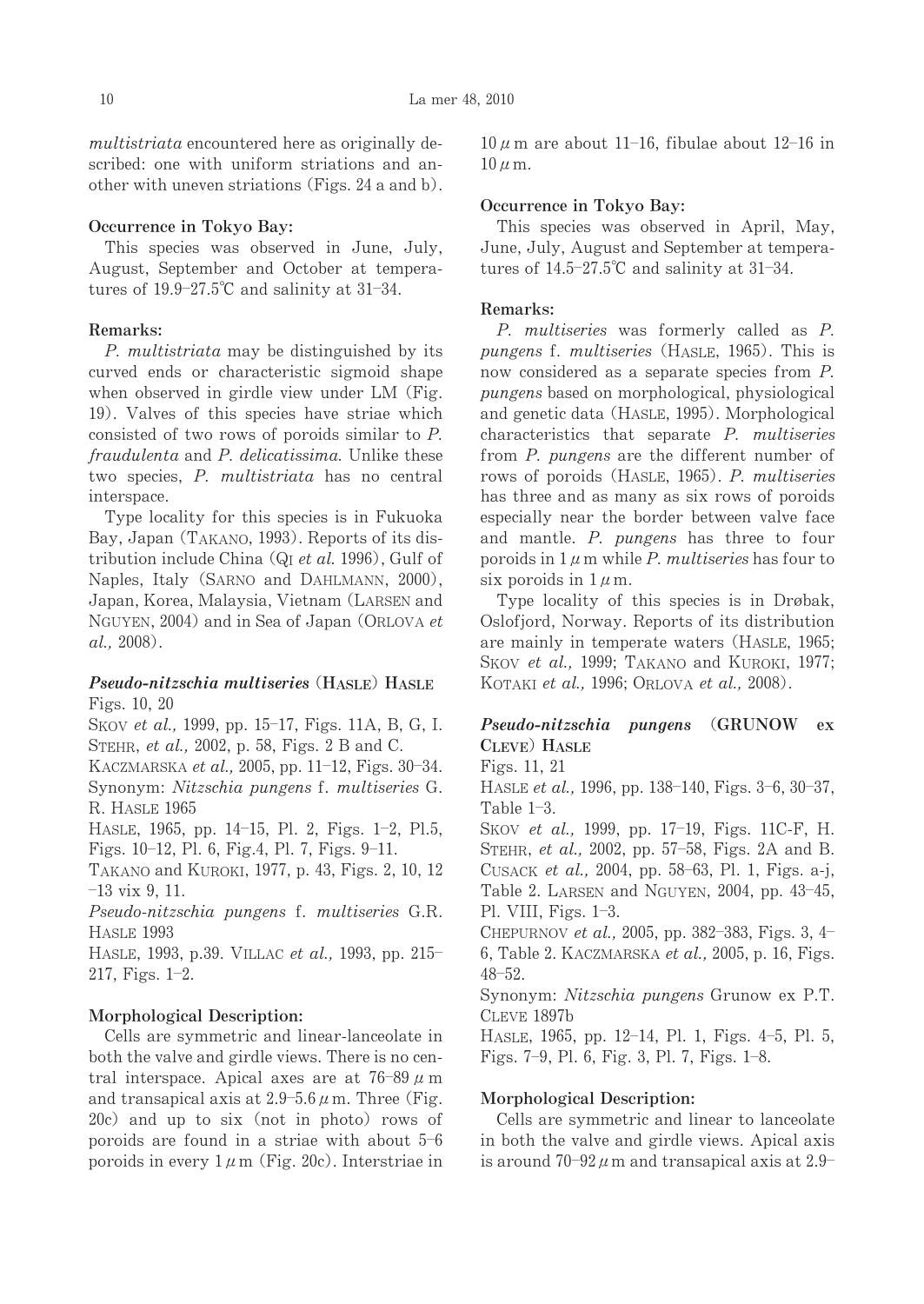

Fig. 22. TEM micrograph of a valve section of  $P$ . pseudodelicatissima showing pores and inner pore feature divided into two. Scale bar =  $1 \mu$ m.

 $5 \mu$  m. No central interspace can be observed. Two rows of poroids are present (Fig. 21c) and about 3–5 poroids in every  $1 \mu$  m are counted (fig. 21b) under the TEM. Interstriae in  $10 \mu$ m are about 11–17; fibulae at 12–17. Overlap of chains is within  $1/3$ - $1/4$  of the cell's length.

## Occurrence in Tokyo Bay:

This species was observed in March, April, May, June, July, August and September at temperatures of  $12.3-27.5^{\circ}$ C and salinity at  $31-$ 34.

#### Remarks:

P. pungens has larger pores and is the most heavily silicified based on sharpness of TEM micrographs among all Pseudo-nitzschia



Fig. 23. LM micrograph of  $P$ . americana (shown by arrows) epiphytic to Chaetoceros affinis. Scale bar =  $20 \mu$  m.

| а |  |
|---|--|
|   |  |
|   |  |
|   |  |
|   |  |
|   |  |

Fig. 24. TEM micrograph of  $P$ . multistriata (a) regular striations of interstriae, (b) irregular striations of interstriae. Scale bar =  $1 \mu$ m.

species in this study. The interstriae of this species are widely spaced as another species,  $P$ . multiseries. This, plus the resemblance with size and shape made these two species appear similar. The number of rows of poroids distinguishes  $P$ . pungens from  $P$ . multiseries (Figs. 20c, 21c). P. pungens has two rows of poroids that consisted of larger poroids while  $P$ . multiseries has three or more.

Type locality of this species is in Yeddo Bay (Tokyo Bay), Japan (HASLE, 1965). HASLE and FRYXELL in 1995 reported this to be a cosmopolitan species. This was further supported by CASTELEYN et al.  $(2008)$  who reported global distribution of one strain of  $P$ . pungens.

Pseudo - nitzschia pseudodelicatissima (HASLE) HASLE Fig.22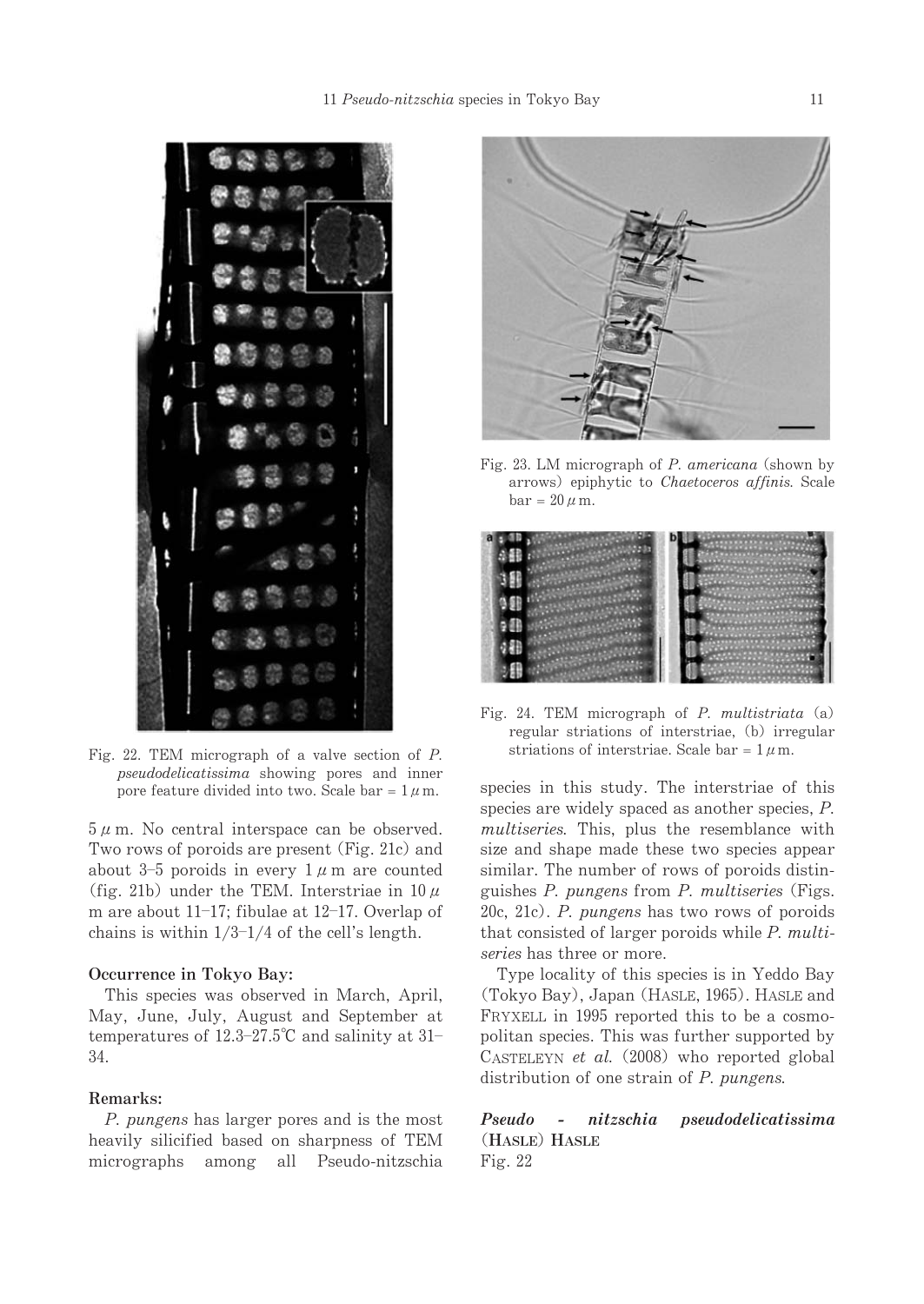LUNDHOLM et al., 2003, p. 801. Figs. 1A-G, Table 2. non HASLE *et al.*, 1996, pp. 149–150, Figs. 26–29, 76–81, Tables 1, 2, 8. non SKOV *et al.,* 1999, pp. 13–15, Figs. 10A-G. non Cusack *et al.*, 2004, pp. 58–63, Pl. VI, Figs. a-f. non PHLIPS et  $al.$ , 2004, pp. 41–42, Fig. 2. non FEHLING et  $al.$ 2006, pp. 95–97, Fig. C. KACZMARSKA *et al.,* 2005,pp.12-16,Figs.non35-38vix39non10-47.

Synonym: Nitzschia pseudodelicatissima G.R. HASLE 1976

TAKANO and KUROKI, 1977, p. 44, vix Figs.  $21$ – 25.

Nitzschia delicatula HASLE 1965

HASLE,1965,pp.37-40,Pl.4,Figs.4-5,Pl.16, Figs.8-18,Pl.17Figs.1-16non14-16.

## Morphological Description:

There was only one broken valve of this cell observed during the sampling period. It is linear in shap. A central interspace is present for this species (not found in micrograph). Transapical axis was at  $4.8 \mu$  m. Apical axis was not measured since an intact valve was not observed. A single row of poroids was found in striae and poroids in  $1 \mu$  m is about 4-4.8, divided by a membrane into 2 sectors of inner poroids. Interstriae in  $10 \mu$ m were calculated to about 30 and fibulae in  $10 \mu$  m at 16.

### Occurrence in Tokyo Bay:

This species was observed on July, 2009 at temperature of  $24.5^{\circ}$ C and salinity at 31.

#### Remarks:

P. pseudodelicatissima is recently emended by LUNDHOLM et al.  $(2003)$ . This species was split in three; P. pseudodelicatissima, P. caciantha and P. calliantha based on inner poroid features among others. This publication distinguished these three species mainly by sectors dividing each poroid wherein 7-10 in P. calliantha, 2 in P. pseudodelicatissima and  $4-5$ or 2–6 (AMATO et al., 2007) in P. caciantha with no central perforated area. It was only  $P$ . calliantha which had a central perforated area surrounded by similar sized sectors inside its poroid. P. pseudodelicatissima at  $50-140 \,\mu$  m in length,  $1.5-3.4 \mu$  m in width,  $30-46$  interstriae and 14–26 fibulae per  $10\,\mu$  m (HASLE, 1965) was

emended by LUNDHOLM *et al.*  $(2003)$  to  $54-87$  $μ$  m length, 0.9–1.6  $μ$  m width, 36–42 and 20–25 in  $10 \mu$  m respectively.

Identification of P. pseudodelicatissima complex before and even after LUNDHOLM et  $al$ . 2003 need to be restudied to ascertain proper identification of species. For example, Figs.  $1-$ 16 in HASLE (1965) identifications in HASLE  $et$ al. (1996), SKOV et al. (1999) and PHLIPS et al. (2004) based on inner poroid features are clearly P. calliantha. Figures in, FEHLING et al. (2006) CUSACK et al. (2004) and KACZMARSKA  $et al.$  (2005) have four sectors and thus could be P. caciantha or P. mannii (AMATO and MONTRESOR, 2008). Inner poroid features of figures in TAKANO and KUROKI (1977) are not visible.

Type locality for this genus is in Denmark Strait. Other reports of it occurrence are near Iceland off Costa Nova, Portugal and Napoli, Italy (LUNDHOLM et al.,  $2003$ ).

#### **Discussion**

During the survey conducted in April 2008  $-A$ ugust 2009 in Tokyo Bay, 11 species of Pseudo-nitzschia which were critically identified using TEM are yielded. This report of 11 species found in one bay is higher compared to reports in other bays e.g. eight, in Irish waters (CUSACK et al., 2004) and Argentina (ALMANDOZ et al., 2007) and seven in Bay of Fundy, Canada (KAKZMARSKA et al., 2005). Further studies of Pseudo-nitzschia in this area, e.g.. ecological in nature should prove productive. Species previously reported to produce domoic Acid are the following: P.  $calliantha$  (LUNDHOLM et al., 2003; BESIKTEPE et al., 2008), P. delicatissima (SMITH et al., 1991), *P. fraudulenta* (RHODES *et al.*, 1998), P. galaxiae (CERINO et al., 2005),  $P.$  multistriata (SARNO and DAHLMAN, 2000; AMATO et al., 2010), P. multiseries (BATES et al., 1989; KOTAKI et al., 1996), P. pungens (RHODES et al., 1996; TRAINER et al., 1998). Most of toxic P. pseudo $delicatissima$  have been found to be  $P.cal$ liantha but there are still some unresolved toxic reports that attribute to this species (e.g. KACZMARSKA et al., 2005).

Five species are reported for the first time here. These are the following: P. americana, P.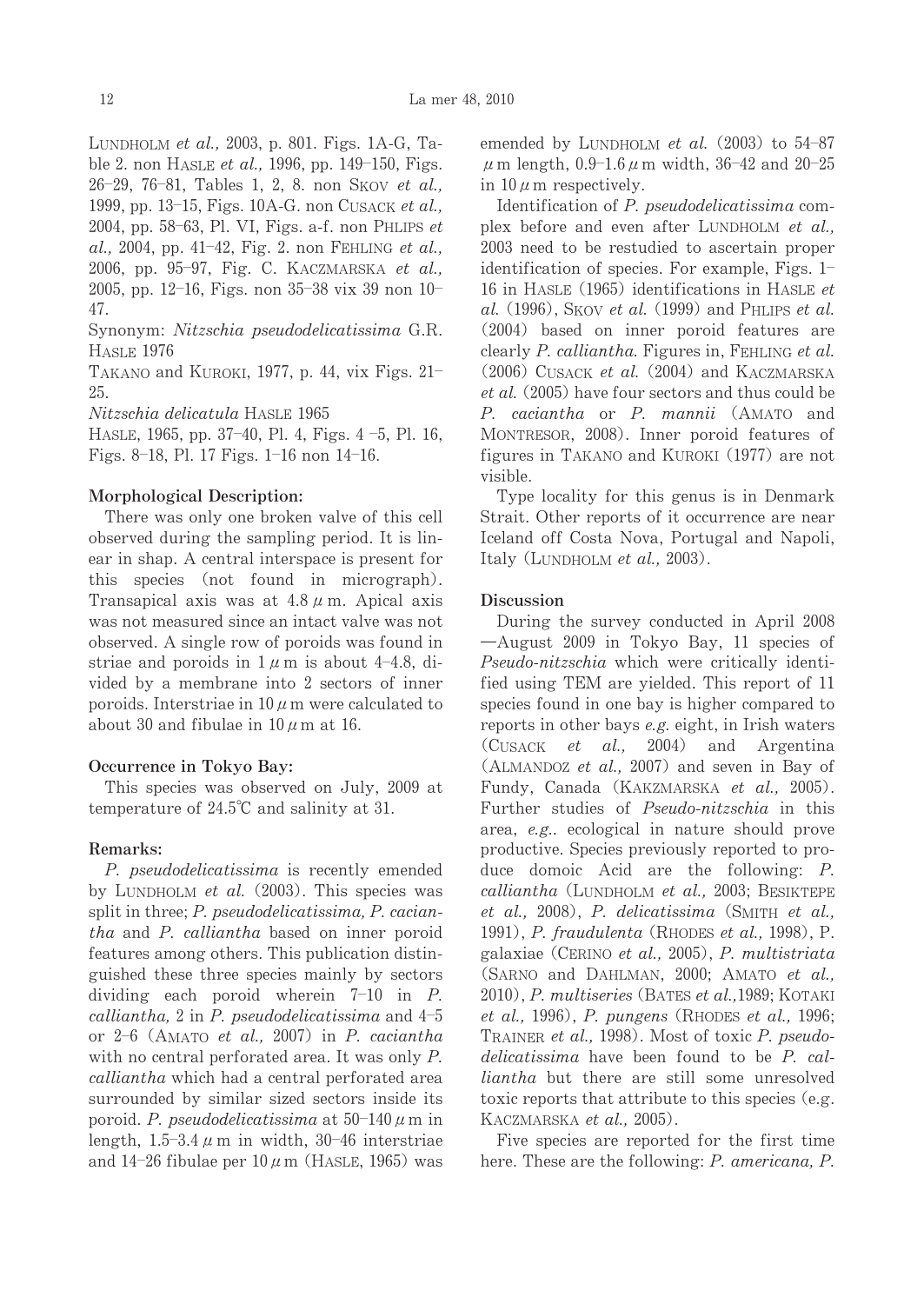brasiliana, P. caciantha, P. calliantha and P. *galaxiae*. Morphometric characterizations of local populations and baseline data are provided herein for future investigations of toxic or newly discovered taxa. Methods are currently devised to aid species enumeration by LM to further ecological studies of *Pseudo*nitzschia in the area.

#### Acknowledgments

We thank Mr. Kenichi Hasegawa of the Chiba Prefectural Fisheries Research Center for collection of water samples from several stations in Tokyo Bay. An anonymous reviewer is acknowledged for thorough evaluation of the manuscript. This study was partially supported by a grant-in-aid for Scientific Research to Y. Fukuvo (18255012) from Japan Society for the Promotion of Science  $(JSPS)$ .

#### References

- ALMANDOZ, G.O., M.E. FERRARIO, G.A. FERREYRA, I.R. SCHLOSS, J.L. ESTEVES and F.E. PAPARAZZO  $(2007)$ : The genus *Pseudo-nitzschia* (Bacillariophyceae) in continental shelf waters of Argentina (Southwestern Atlantic Ocean,  $38-55^{\circ} \mu S$ ). Harmful Algae, 6, 93-103.
- AMATO, A. and M. MONTRESOR (2008): Morphology, phylogeny, and sexual cycle of Pseudo-nitzschia mannii sp. nov. (Bacillariophyceae): a pseudocryptic species within the  $P$ . pseudodelicatissima complex. Phycologia, 47, 487-497.
- AMATO, A., A. LÜDEKING and W.H.C.F. KOOISTRA  $(2010)$ : Intracellular domoic acid production in Pseudo-nitzschia multistriata isolated from the Gulf of Naples (Tyrrhenian Sea, Italy). Toxicon, 55, 157-161.
- AMATO, A., W.H.C.F. KOOISTRA, J.H. LEVIALDI GHIRON, D.G. MANN, T. PRÖSCHOLD and M. MONTRESOR (2007): Reproductive isolation among sympatric cryptic species in marine diatoms. Protist, 158, 193-207.
- BATES, S. S., C. J. BIRD, A. S. W. DE FREITAS, R. FOXALL, M. GILGAN, L.A. HANIC, G.R. JOHNSON, A.W. MCCULLOCH, P. ODENSE, R. POCKLINGTON, M.A. QUILLIAM, P.G. SIM, J.C. SMITH, D.V. SUBBA RAO, E.C.D. TODD, J.A. WALTER and J.L.C. WRIGHT (1989): Pennate diatom Nitzschia *pungens* as the primary source of domoic acid, a toxin in shellfish from eastern Prince Edward Island, Canada. Can. J. Fish. Aquat. Sci., 46, 1203-1215.
- BARGU, S., T. KORAY, and N. LUNDHOLM (2002): First

report of Pseudo-nitzschia calliantha LUNDHOLM. MOESTRUP & HASLE 2003, a new potentially toxic species from Turkish coasts. E.U. J. Fish. Aquat. Sci. 19, 479-483.

- BESIKTEPE, S., L. RYABUSHKO, D. EDIGER, D. YILMAZ, A. ZENGINER, V. RYABUSHKO, and R. LEE (2008): Domoic acid production by Pseudo-nitzschia calliantha LUNDHOLM, MOESTRUP and HASLE (Bacillariophyta) isolated from the Black Sea. Harmful Algae, 7, 438-442.
- CAROPPO, C., R. CONGESTRI, L. BRACCHINI, and P. ALBERTANO (2005): On the presence of Pseudonitzschia calliantha LUNDHOLM, MOESTRUP and HASLE and Pseudo-nitzschia delicatissima (CLEVE) HEIDEN in the Southern Adriatic Sea (Mediterranean Sea, Italy). J. Plank. Res., 27, 763-774.
- CASTELEYN, G., V.A. CHEPURNOV, F. LELIAERT, D.G. MANN, S.S. BATES, N. LUNDHOLM, L. RHODES, K. SABBE, and W. VYVERMAN (2008): Pseudonitzschia pungens (Bacillariophyceae): a cosmopolitan diatom species? Harmful Algae, 7, 241-257.
- CERINO F., L. ORSINI, D. SARNO, C. DELL'AVERSANO, L. TARTAGLIONE and A. ZINGONE (2005): The alternation of different morphotypes in the seasonal cycle of the toxic diatom Pseudo-nitzschia galaxiae. Harmful Algae, 4, 33-48.
- CHEPURNOV, V.A., D.G. MANN, K. SABBE, K. VANNERUM, G. CASTELEYN, E. VERLEYEN, L. PEPERZAK, and W. VYVERMAN (2005): Sexual reproduction, mating system, chloroplast dynamics and abrupt cell size reduction in Pseudonitzschia pungens from the North Sea (Bacillariophyta). Eur. J. Phycol., 40, 379-395.
- CLEVE, P.T. (1897a): Report on the phytoplankton collected on the expedition of H.M.S. "Research" 1896. Fifteenth Annual Report of the Fishery Board for Scotland, 3, 296-304.
- CLEVE, P.T. (1897b): A treatise on the phytoplankton of the Atlantic and its tributaries and on the periodical changes of the plankton in Skagerak. Upsala, pp.  $1-27$ .
- CONGESTRI, R., S. POLIZZANO, and P. ALBERTANO (2008): Toxic Pseudo-nitzschia populations from the Middle Tyrrhenian Sea (Mediterranean Sea, Italy). In Algal toxins: nature, occurrence, effect and detection. NATO Science for Peace and Security. Series A: Chemistry and Biology. V. EVANGELISTA, L. BARSANTI, A.M. FRASSANITO, V. PASSARELLI and P. GUALTIERI (eds.), Springer, Netherlands, pp. 197-210.
- CUSACK, C., R. RAINE and J.W. PATCHING (2004): Occurrence of species from the genus Pseudonitzschia PERAGALLO in Irish waters. Proc. Royal Irish Acad., 104B, 55-74.
- FEHLING, J., K. DAVIDSON, C. BOLCH, and P. TETT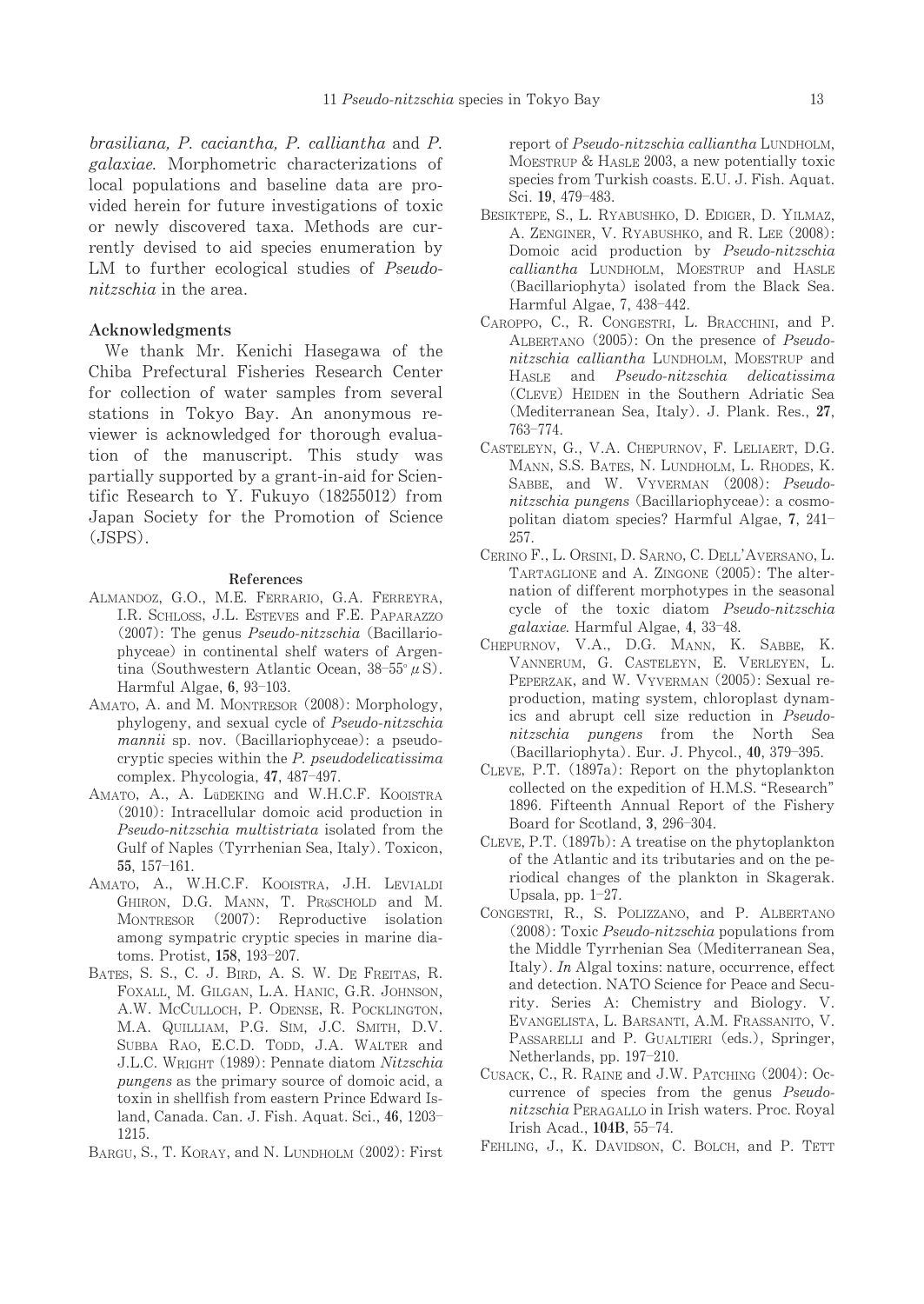$(2006)$ : Seasonality of *Pseudo-nitzschia* spp. (Bacillariophyceae) in western Scottish waters. Mar. Ecol. Prog. Ser., 323, 91–105.

- Fraga, S., M.J. Alverez, A. Miguez, M.L. FERNÁNDEZ, E. COSTAS, and V. LÓPEZ-RODAS  $(1998)$ : Pseudo-nitzschia species isolated from Galician waters: toxicity, DNA content and lectin binding assay. In Harmful algae. B. REGUERA, J. BLANCO, M.L. FERNÁNDEZ, and T. WYATT (eds.), Xunta de Galicia and the IOC of UNESCO,Paris,pp.270-273.
- FRYXELL, G.A., M.E. REAP, and D.L. VALENCIC (1990): Nitzschia pungens GRUNOW f. multiseries HASLE: Observations of a known neurotoxic diatom. Beih. Nova Hedwigia, **100**, 171–188.
- GUILLARD, R.R.L. (1975): Culture of phytoplankton for feeding marine invertebrates. In Culture of Marine Invertebrate Animals. SMITH W.L. and M.H. CHANLEY (eds.), Plenum Press, New York, USA,pp.26-60.
- HASLE, G.R. (1964): Nitzschia and Fragilariopsis species studied in the light and electron microsocopes. I. Some marine species of the groups Nitzschiella and Lancaolatae. Skr. Norske Vidensk-Akad. I. Mat.-Nat. Kl. Ny Serie, 16, 1-48.
- HASLE, G.R. (1965): Nitzschia and Fragilariopsis species studied in the light and electron microscopes. II. The group Pseudonitzschia. Skr. Norske Vidensk-Akad. I. Mat.-Nat. Kl. Ny Serie, 18, 1-45.
- HASLE, G.R. (1974): Validation of the names of some marine planktonic species Nitzschia (Bacillariophyceae), Taxon, 23, 425–428.
- HASLE, G.R. (1993): Nomenclatural notes on marine planktonic diatoms. The family Bacillariaceae. Beih. Nova Hedwigia, 106, 315–321.
- HASLE, G.R. (1994): *Pseudo-nitzschia* as a genus distinct from Nitzschia (Bacillariophyceae). J. Phycol.,30,1036-1039.
- HASLE, G.R. (1995): Pseudo-nitzschia pungens and P. multiseries (Bacillariophyceae): nomenclatural history, morphology, and distribution. J. Phycol.,31,428-435.
- HASLE, G.R. and G.A. FRYXELL (1995): Taxonomy of diatoms. In Manual on harmful marine microalgae. IOC Manuals and Guides No. 33. G.M. HALLEGRAEFF, D.M. ANDERSON, and A.D. CEMBELLA (eds.), UNESCO, pp. 339–364.
- HASLE, G.R., C.B. LANGE and E.E. SYVERTSEN (1996): A review of Pseudo-nitzschia, with special reference to the Skagerrak, North Atlantic, and adjacent waters. Helgolander Meeresun., 50, 131-175.
- HASLE, G.R. and E.E. SYVERTSEN (1997): Marine diatoms. In Identifying marine phytoplankton. TOMAS, C.R. (ed.), Academic Press, San Diego, pp.5-385.
- HEIDEN H. and R.W. KOLBE (1928): Die marinen diatomeen der Deutschen Sudpolar expedition 1901–3. Deutsche Südpolar-Expedition 8, 447–715.
- KACZMARSKA, I., M.M. LEGRESLEY, J.L. MARTIN and J. EHRMAN (2005): Diversity of the diatom genus Pseudo-nitzschia PERAGALLO in the Quoddy Region of the Bay of Fundy, Canada. Harmful Algae,4,1-19.
- KOTAKI, Y., K. KOIKE, T. OGATA, S. SATO, Y. FUKUYO, and M. KODAMA (1996): Domoic acid production by an isolate of Pseudonitzschia multiseries, a possible cause for the toxin detected in bivalves in Ofunato Bay, Japan. In Harmful and toxic algal blooms. T. YASUMOTO, Y. OSHIMA, and Y. FUKUYO (eds.) Intergov. Oceanogr. Comm., UNESCO, Paris, pp. 151–154.
- LARSEN J. and N.L. NGUYEN (2004): Potentially toxic microalgae of Vietnamese waters. Opera Botanica 140. Council for Nordi Publications in Botany, Copenhagen, Denmark, 216 pp.
- LUNDHOLM, N., G.R. HASLE, G.A. FRYXELL and P.E. HARGRAVES (2002a): Morphology, phylogeny and taxonomy of species within the Pseudonitzschia americana complex (Bacillariophyceae) with descriptions of two new species, Pseudo-nitzschia brasiliana and Pseudonitzschia linea. Phycologia, 41, 480-497.
- LUNDHOLM, N., N. DAUGBJERG, and  $\emptyset$ . MOESTRUP (2002b): Phylogeny of the Bacillariaceae with emphasis on the genus *Pseudo-nitzschia* (Bacillariophyceae) based on partial LSU rDNA. Eur. J. Phycol.37,115-134.
- LUNDHOLM N. and  $\varnothing$ . MOESTRUP (2002): The marine diatom Pseudo-nitzschia galaxiae sp. nov. (Bacillariophyceae): morphology and phylogenetic relationships.Phycologia,41,594-605.
- LUNDHOLM, N.,  $\emptyset$ . MOESTRUP, G.R. HASLE and K. HOEF-EMDEN (2003): A study of the Pseudonitzschia pseudodelicatissima/cuspidata complex (Bacillariophyceae): what is  $P$ . pseudodelicatissima?J.Phycol.,39,797-813.
- LUNDHOLM, N., Ø. MOESTRUP, Y. KOTAKI, K. HOEF-EMDEN, C. SCHOLIN, and P. MILLER (2006): Interand intraspecific variation of the Pseudonitzschia delicatissima complex (Bacillariophyceae) illustrated by rRNA probes, morphological data and phylogenetic analyses. J. Phycol., 42, 464-481.
- ORLOVA, T.Y. and O.G. SHEVCHENKO (2002): The first finding of Pseudo-nitzschia americana (Bacillariophyta) in Russian seas. Russian J. Mar. Biol., 28,336-339.
- ORLOVA, T.Y., I.V. STONIK, N.A. AIZDAICHER, S.S. BATES, C. LÉGER, and J. FEHLING (2008): Toxicity, morphology and distribution of Pseudonitzschia calliantha, P. multistriata and P. multiseries (Bacillariophyta) from the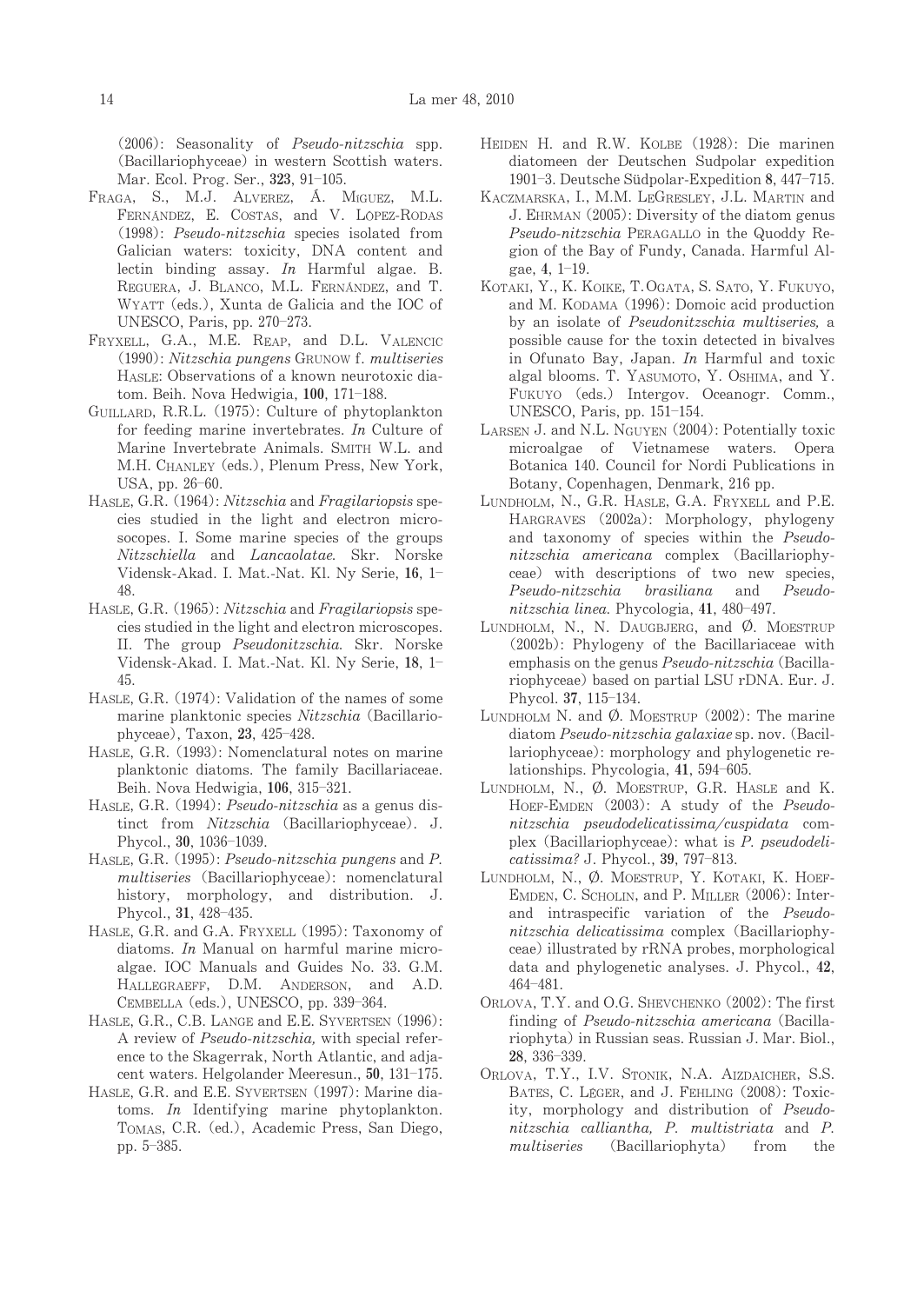northwestern Sea of Japan. Bot. Mar., 51, 297-306.

- PERAGALLO, H. and M. PERAGALLO (1897-1908): Diatomees marines de France et des disctricts maritimes voisins. Grez-sur Loing, pp.1-557.
- PHLIPS, E.J., S. BADYLAK, S. YOUN, and K. KELLEY  $(2004)$ : The occurrence of potentially toxic dinoflagellates and diatoms in a subtropical lagoon, the Indian River Lagoon, Florida, USA. Harmful Algae, 3, 39-49.
- PRIISHOLM, K., Ø. MOESTRUP and N. LUNDHOLM (2002): Taxonomic notes on the marine diatom genus Pseudo-nitzschia in the Andaman sea near the island of Phuket, Thailand, with a description of Pseudo-nitzschia micropora sp. nov. Diatom Res., 17, 153-157.
- QI, Y., J. WANG, and L. ZHENG (1996): The taxonomy and bloom ecology of Pseudo-nitzschia on the coasts of China. In Proceedings IOC-WESTPAC Third International Scientific Symposium, Bali, Indonesia, 22-26 Nov., 1994. A. NONTJI, S. SOEMODIHARDJO, A.G. ILADUDE, D. SETIAPERMANA, D. P. PRASENO, M. K. MOOSA, and O. S. R ONGKOSONGO (eds.), pp. 88-95.
- QUIJANO-SCHEGGIA, S., E. GARCÉS, K. ANDREE, J.M. FORTUÑO, and J. CAMP (2009a): Homothallic auxosporulation in Pseudo-nitzschia brasiliana (Bacillariophyta). J. Phycol., 45, 100-107.
- QUIJANO-SCHEGGIA, S.I., E. GARCÉS, N. LUNDHOLM, Ø. MOESTRUP, K. ANDREE, and J. CAMP (2009b): Morphology, physiology, molecular phylogeny and sexual compatibility of the cryptic Pseudonitzschia delicatissima complex (Bacillariophy- $(a)$ , including the description of  $P$ . arenysensis sp. nov. Phycologia, 48, 492-509.
- RINES, J.E.B., P.L. DONAGHAY, M.M. DEKSHENIEKS, J.M. SULLIVAN, and M.S. TWARDOWSKI (2002): Thin layers and camouflage: hidden Pseudonitzschia spp. (Bacillariophyceae) populations in a fjord in the San Juan Islands, Washington, USA. Mar. Ecol. Prog. Ser., 225, 123-137.
- RHODES, L.L., C. SCHOLIN, I. GARTHWAITE, A. HAYWOOD and A. THOMAS (1998): Domoic acid producing Pseudo-nitzschia species educed by whole cell DNA probe-based and immunochemical assays. In Harmful algae. REGUERA, B., J. BLANCO, M.L. FERNÁNDEZ and T. WYATT (eds.), Xunta de Galicia and the IOC of UNESCO, Paris, pp. 274-277.
- RHODES L.L., D. WHITE, M. SYHRE and M. ATKINSON  $(1996)$ : *Pseudo-nitzschia* species isolated from New Zealand coastal waters: domoic acid production in vitro and links with shellfish toxicity.  $In$ Harmful and Toxic Algal Blooms T. YASUMOTO, Y. OSHIMA and Y. FUKUYO (eds.), IOC of UNESCO, Paris, pp. 155-158.
- SARNO, D. and J. DAHLMANN (2000): Production of

domoje acid in another species of Pseudonitzschia: P. multistriata in the Gulf of Naples (Mediterranean Sea). Harmful Algae News, 21, 5

- SCHNETZER, A., P.E. MILLER, R.A. SCHAFFNER, B. STAUFFER, B. JONES, S.B. WEISBERG, P.M. DIGIACOMO, W. BERELSON, and D.A. CARON  $(2007)$ : Blooms of *Pseudo-nitzschia* and domoic acid in the San Pedro Channel and Los Angeles harbor areas of the Southern California Bight, 2003-2004. Harmful Algae 6, 372-387.
- SKOV, J., N. LUNDHOLM, Ø. MOESTRUP and J. LARSEN (1999): Potentially toxic phytoplankton. 4. The diatom genus Pseudo-nitzschia (Diatomophyceae/Bacillariophyceae). In ICES identification leaflets for phytoplankton, Leaflet No. 185. LINDLEY, J.A. (ed.), International Council for the Exploration of the Sea, Copenhagen, pp.1-23.
- SMITH, J.C., K. PAULY, R. CORMIER, R. ANGUS, P. ODENSE, D. O'NEIL, M.A. QUILLIAM and J. WORMS (1991): Population dynamics and toxicity of various species of *Dinophysis* and *Nitzschia* from the southern Gulf of St. Lawrence. In Proceedings of the Second Canadian Workshop in Harmful Algae. D.C. GORDON Jr. (ed.), Can. Tech. Rep. Fish Aquatic Sci., p. 1799.
- STEHR, C. M., L. CONNELL, K. A. BAUGH, B.D. BILL, N. G. ADAMS and V.L. TRAINER (2002): Morphological, toxicological and genetic differences among Pseudo-nitzschia (Bacillariophyceae) species in inland embayments and outer coastal waters of Washington State, USA. J. Phycol., 38, 55-65.
- TAKANO, H. and K. KUROKI (1977): Some diatoms in the Section Pseudo-nitzschia found in coastal waters of Japan. Bull. Tokai Reg. Fish. Res. Lab.,  $91, 41 - 51.$
- TAKANO, H. (1993): Marine diatom Nitzschia multistriata sp. nov. common at inlets of Southern Japan. Diatom, 8, 39-41.
- TAKANO, H. (1995): Pseudo-nitzschia multistriata (TAKANO) TAKANO, A new combination for the pennate diatom Nitzschia multistriata TAKANO. Diatom, 10, 73-74.
- THRONDSEN, J. (1978): Isolation of single cells. In Phytoplankton manual. SOURNIA, A. (ed.), UNESCO, Paris, p.132-135.
- TRAINER V.L., J.C. WEKELL, R.A. HORNER, C.L. HATFIELD and J.E. STEIN (1998): Domoic acid production by Pseudo-nitzschia pungens. In Harmful Algae. B. REGUERA, J. BLANCO, M.L. FERNANDEZ and T. WYATT (eds.), Xunta de Galicia and the IOC of UNESCO, Paris, pp. 337-340
- VILLAC, M.C., D.L. ROELKE, T.A. VILLAREAL, and G.A. FRYXELL (1993): Comparison of two domoic acid-producing diatoms - a review. Hydrobiologia, 269, 213-224.